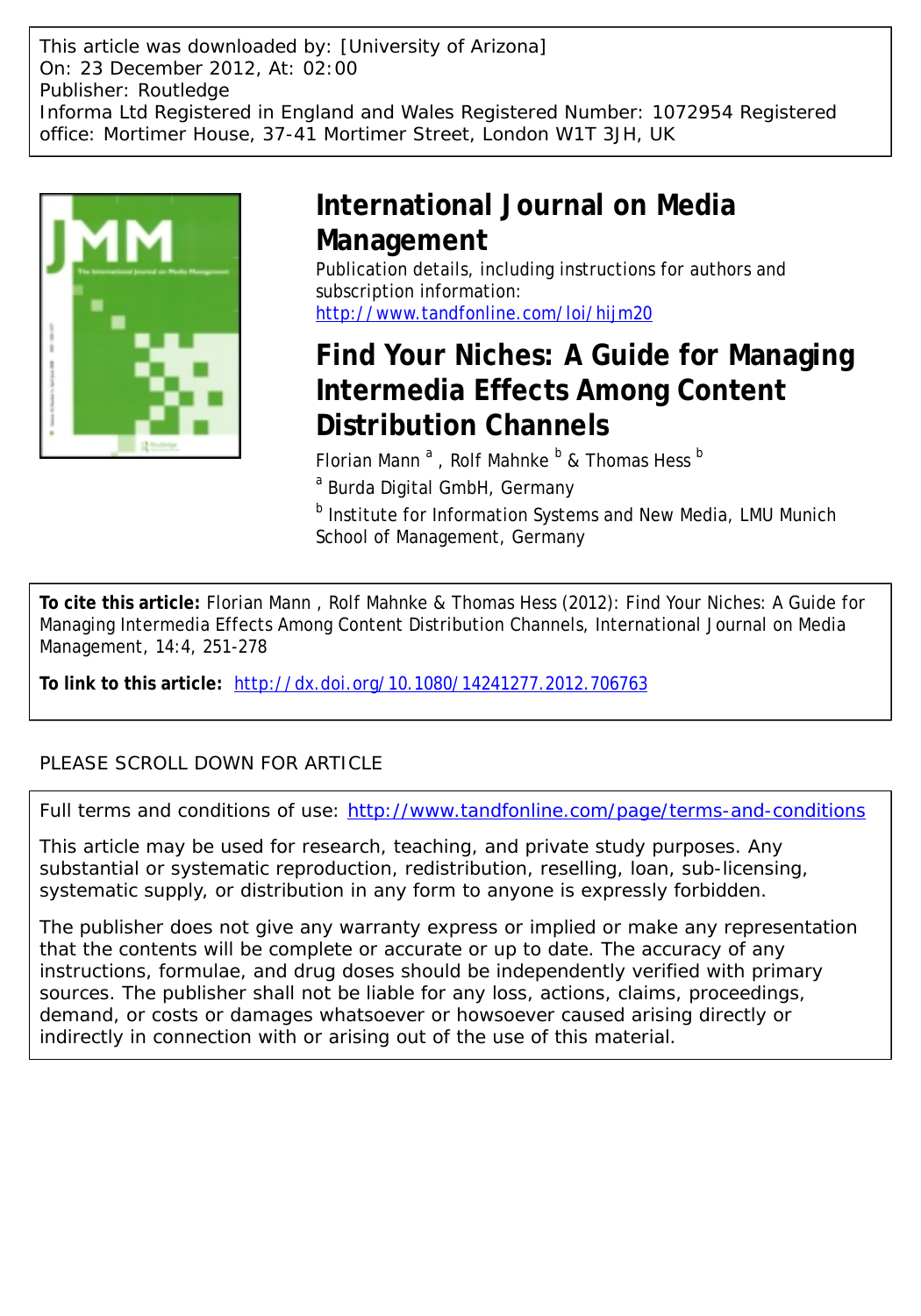

## **Find Your Niches: A Guide for Managing Intermedia Effects Among Content Distribution Channels**

FLORIAN MANN

*Burda Digital GmbH, Germany*

ROLF MAHNKE and THOMAS HESS *Institute for Information Systems and New Media, LMU Munich School of Management, Germany*

*Content providers such as movie studios that embrace the Internet as an additional distribution channel are encountering the issue of* measuring *and* managing *intermedia effects. In multichannel distribution arrangements, content owners and distributors must know whether channels will cannibalize or complement one another and the circumstances under which such behavior will occur. With this knowledge, content providers can depart from merely* describing *cross-media effects and move toward* managing *cross-media. The authors present a five-step guide for measuring and managing cross-media effects on media content in multichannel distribution environments. The analytical framework builds on the ecological theory of the niche, which states that the intensity of intermedia competition depends on the degree of differentiation among channels. This framework is the first attempt to combine niche theory with conjoint analysis to develop a method of data collection and analysis. The use of the five-step guide is demonstrated with preference data from a quantitative survey of 552 potential consumers of digital movies.*

THE UNSOLVED ISSUE OF MANAGING INTERMEDIA EFFECTS

The general approach to content distribution has fundamentally changed with the emergence of ubiquitous broadband, the mobile Web, and services

Address correspondence to Dr. Florian Mann, Burda Digital GmbH, Arabellastr. 23, 81925 Munich, Germany. E-mail: florian.mann@burda.com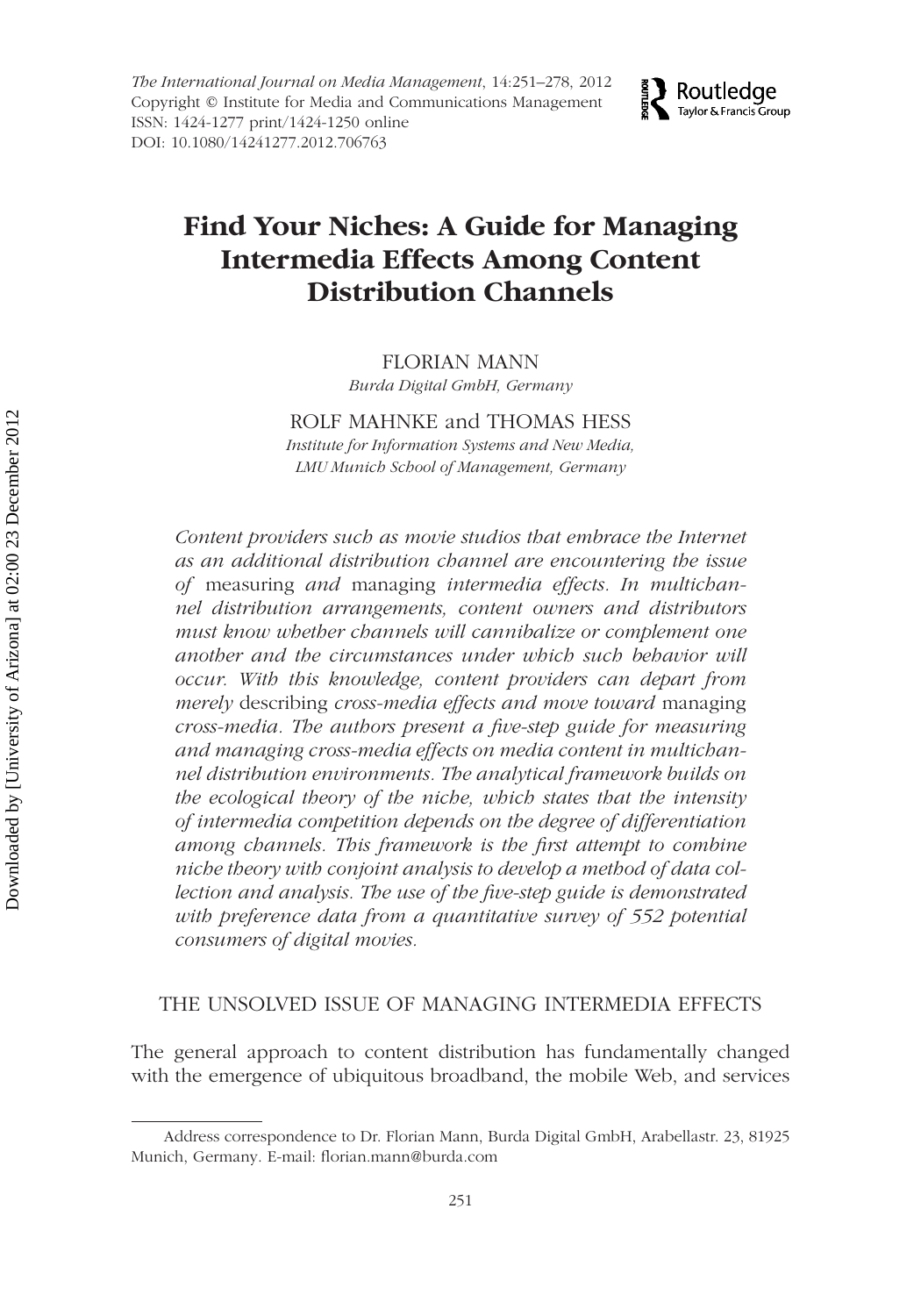that are based on these technologies. Media companies have a larger set of potential distribution channels from which to choose. As demonstrated in the past, embracing new channels for content distribution has frequently affected the distribution power of established channels. Thus, content providers are confronting the issue of coordinating the chosen set of distribution channels to optimize revenues.

In both research and practice, the issue of cross-media effects has arisen repeatedly in the past. This issue always appears when a new medium that is believed to have considerable substitution potential is established. For instance, prior studies have concentrated on the influence of radio (Lazarsfeld, 1940), television (Belson, 1961), and video recorders (Henke & Donohue, 1989) on the media consumption patterns of users. Recently, the Internet has increasingly become the object of investigation in studies that address the effects of media interaction (Coffey & Stipp, 1997; Ferguson & Perse, 2000). In particular, numerous academic works that study the mutual effects of traditional and Internet-based movie distribution structures embrace cinema, vision carriers (such as Digital Versatile Discs—DVDs), and (pay) TV. Remarkably, the findings on interaction effects (e.g., substitution or complementarity) are highly diverse. Although the authors of several studies have concluded that Internet-based distribution channels primarily have positive effects on traditional channels (e.g., Smith & Telang, 2009; Danaher, Dhanasobhon, Smith, & Telang, 2010; Hennig-Thurau, Henning, & Sattler, 2007), other studies have argued the opposite (e.g., Das, 2008; De Vany & Walls, 2007; Rob & Waldfogel, 2007). Thus, the results of research on intermedia effects are highly heterogeneous. A general theory is far from being established.

A similar picture emerges when approaching the issue of intermedia effects on movie distribution from a practical perspective. Currently, most of the established exploitation chains for movies follow the scheme of the "windowing strategy." First, films are typically released in major theater chains because such releases enable studios to generate the highest revenues in the least amount of time. The remaining distribution channels are then "cascaded" depending on their anticipated revenue potential. Theatrical releases are typically followed by DVD/Blu-ray, pay TV, and finally broadcast TV (Owen & Wildman, 1992; Vogel, 1994). Typically, delays of 3–6 months are applied for the arrangement of each individual exploitation window. In addition to the previously mentioned distribution channels, studios also establish Internet-based services, such as electronic sell-through (EST) and video on demand (VOD). The optimal integration and placement of these new channels within the established distribution framework has not yet been defined. Meanwhile, Internet distribution imposes pressure on the current windowing logic, and fundamental shifts are expected (Eliashberg, Elberse, & Leenders, 2006).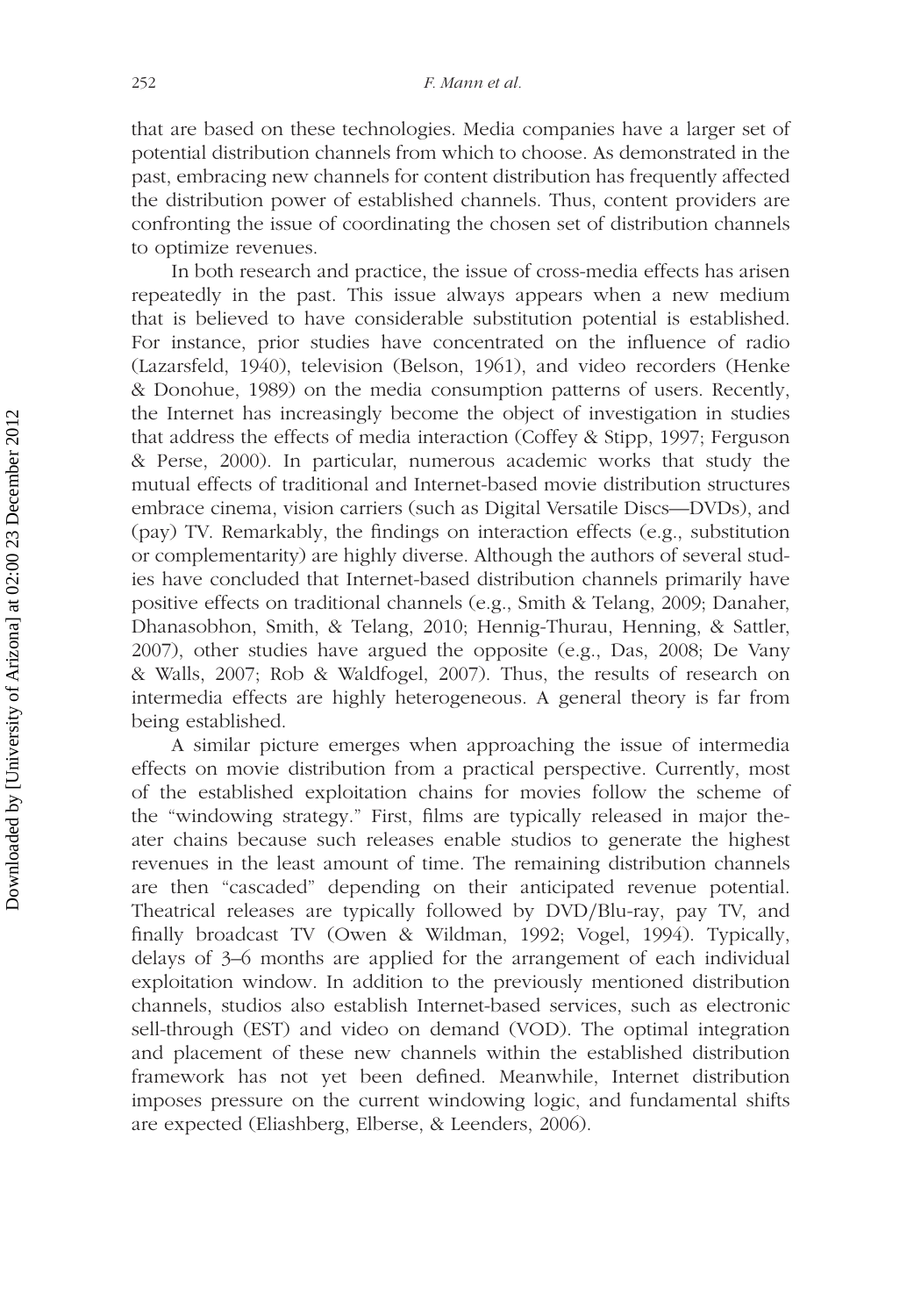However, at the moment, Internet-based distribution channels live a shadowy existence. Providers adhere to the established exploitation chain to the greatest extent possible because they may be concerned about the potential substitution effects of established channels. In other words, providers can neither estimate nor control the interaction effects of parallel distribution channels.

This article offers a solution to this research gap by employing a new approach. Although the core of the issue that is discussed in this article is similar to that of earlier studies, our approach differs considerably. This article is focused on the *situational management* of intermedia effects rather than the *description* and analysis of these effects. For this reason, the formulation "A Guide ..." has been used in the title. In general terms, every content provider aims to enhance sales performance when distributing content over more than one channel. Optimal sales performance can be achieved by creating complementarity and avoiding substitution among multiple distribution channels. This study intends to develop a theoretically sound guideline that is able to assist media companies in optimizing their multichannel distribution setups. Our central concern is to assist these companies in controlling intermedia effects by inducing complementarity while avoiding substitution to the great extent possible. In this work, substitution is defined as one medium (e.g., video on demand) that draws users away from another medium (e.g., movie theaters). Complementarity implies the supplementary use of several types of media. To reduce complexity and to maximize the extent to which our guide can be generalized, we focus on the concept of the *utility* of media products rather than on performance indicators, such as revenue or profit. User perceptions of the utility of a media product can be considered a proxy for all possible aims of media companies, such as revenue. Furthermore, the model is not limited to the analysis of Internet-based content distribution; rather, this model offers a generalized view of the management of intermedia effects. As a result, this research will be applicable to innovative distribution channels that include those discussed in greater detail in the following, in addition to traditional channels.

The core of this article consists of a five-step guide for measuring and managing cross-media effects in multichannel distribution environments. Before developing the five-step guide, we establish the conceptual basis and the theoretical and methodological foundations. The innovative momentum of the guide lies within its normative power and methodological approach. For the first time, niche theory is combined with a conjoint analysis. As a result, we are able to analyze the competition among distribution channels for media content on the basis of consumer preference data. The article also includes an exemplary application of the guide to an Internet-based movie distribution network. We close with a summary of the implications and results.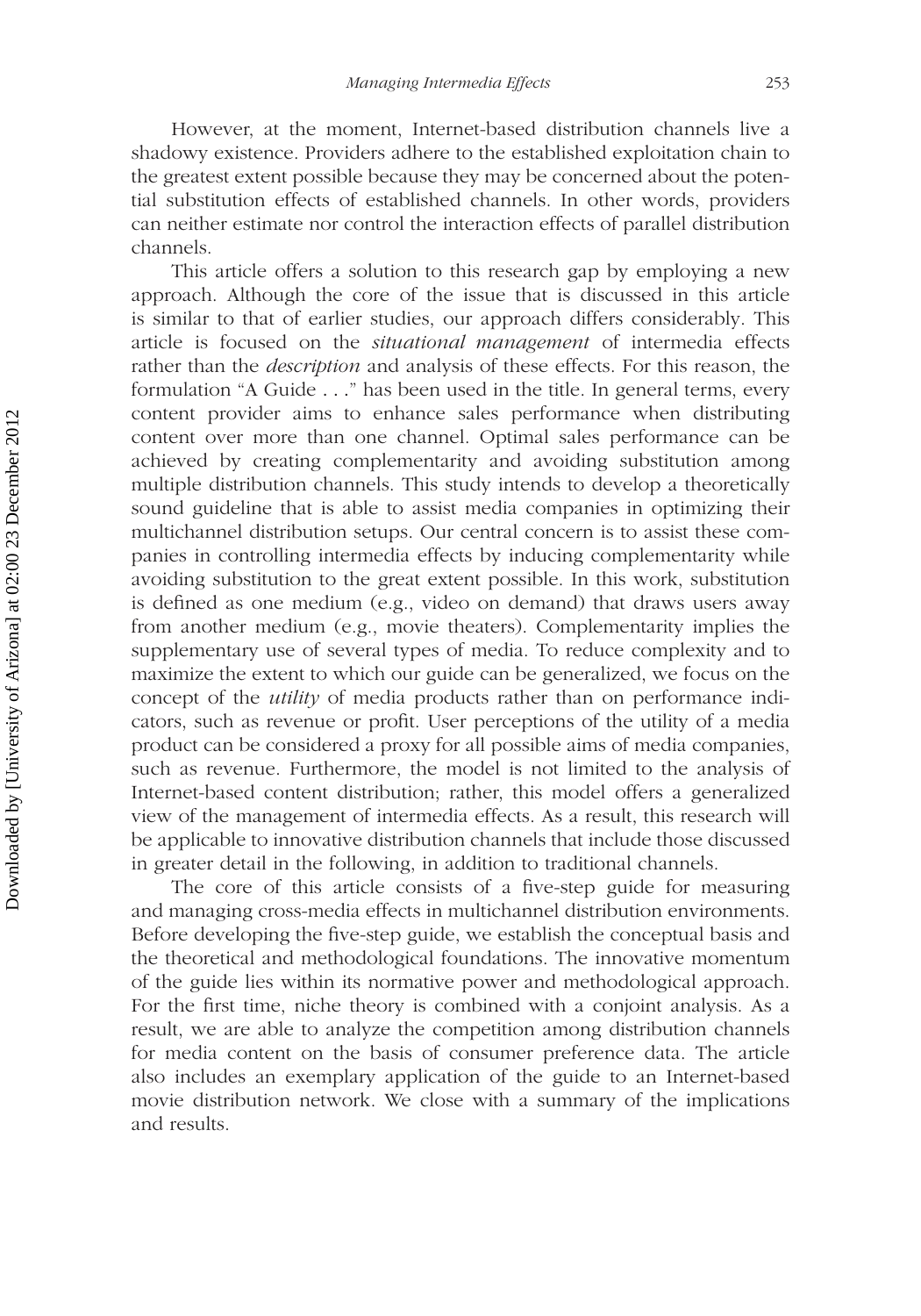## NICHE THEORY AS THE CONCEPTUAL BASIS

The theory of the niche, which originates from ecology, constitutes the conceptual foundation of our guide. In its original context, ecology refers to competition for scarce resources, such as food or living space, among several species and populations: "The theory of the niche was evolved by ecologists to answer questions concerning how populations compete and coexist on limited resources in an ecological community" (Dimmick & Rothenbuhler, 1984). The ecological niche of a population can be defined by its use of resources relative to the total available resource space (Hutchinson, 1957). Because the available resource space is regarded as *n*-dimensional (*n*-dimensional hyperspace), the ecological niche of a population can be analyzed quantitatively.

Dimmick and his colleagues were the first researchers to apply this approach to the media industry (Albarran & Dimmick, 1993; Dimmick, Chen, & Li, 2004; Dimmick, Kline, & Stafford, 2000; Dimmick, Patterson, & Albarran, 1992; Dimmick & Rothenbuhler, 1984). Analogous to the bio-ecological approach, the niche approach features the presence of several content distribution channels that compete within their surroundings for limited resources. The scarce resources can be attention, budgetary resources, or the ability to satisfy consumer needs. Consistent with Dimmick and his colleagues, this study focuses on the ability to satisfy consumer needs. This focus conforms to the well-established "uses and gratifications" (U&G) approach (e.g., Blumler & Katz, 1974) in the area of media research. According to this approach, the decision to use certain distribution channels results from the "gratifications sought" (GS) that are directed toward a channel and that lead to the "gratifications obtained" (GO) during media use (e.g., Palmgreen & Rayburn II, 1985). The GO, which is an indicator of the ability of a medium or distribution channel to satisfy consumer needs, constitutes an essential measure in the following explanations.

The core of the niche analysis of intermedia effects comprises three key indicators that can be applied to GO measures: niche breadth, niche overlap, and superiority (Dimmick et al., 2000). Niche breadth is a measure of the generalization (or specialization) of a distribution channel. For example, in the movie industry, video cassette recorders (VCRs) exhibit the greatest breadth, followed by cable TV and finally broadcast television, due to the degree of content diversity (Albarran & Dimmick, 1993). Niche overlap describes the similarity between a channel and another channel in terms of the gratifications obtained. Therefore, the examination of niche breadth and niche overlap enables us to analyze the intensity of competition among multiple channels. If the examined competition among distribution channels is high (high levels of niche overlap and low levels of niche breadth), then the direction of the potential substitution can be evaluated via the measure of superiority. Greater competitive superiority is obtained if one channel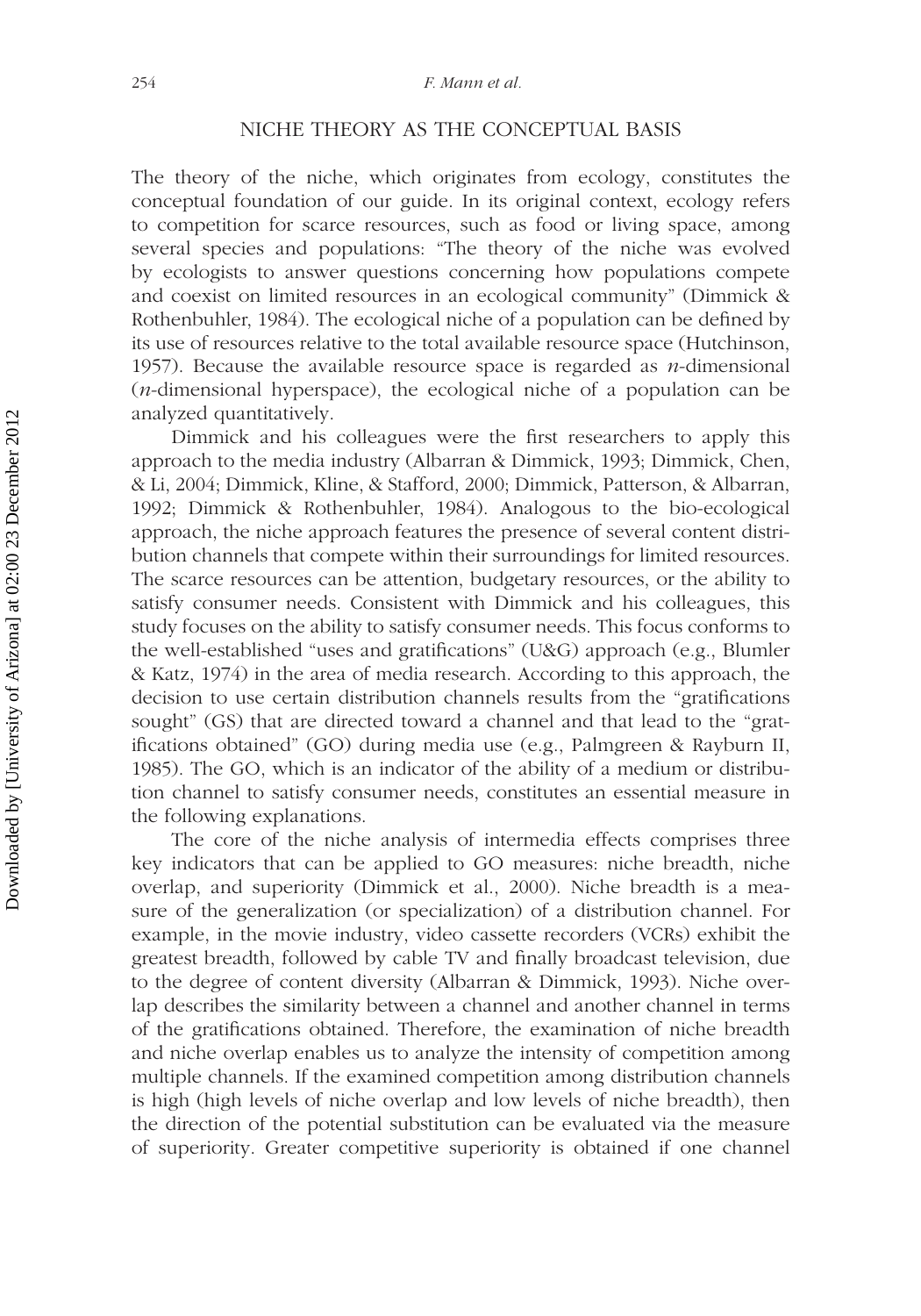is superior in providing gratifications to the audience. In the following discussion, the three indicators are presented in detail.

Niche breadth, B, reflects the range of gratifications that is covered by a distribution channel. Channels that can satisfy a wider range of needs have higher values of B. The maximum value of B  $(B = 1)$  is achieved when each participant within a survey values the gratification performance of the channel with the figure u, the upper bound of the scale, across all dimensions of gratification. The lower limit of niche breadth  $(B = 0)$  is reached if no gratification utility in any dimension is ascribed to the channel. Thus, a high value of niche breadth suggests a high level of generalism for the channel, whereas lower values demonstrate increasing specialization. B can be formalized as follows:

$$
B = \frac{\sum_{n=1}^{N} \frac{\left(\sum_{k=1}^{K} GO_{k,n}\right) - Kl}{K(u-l)}}{N} \in [0;1]
$$

where u and l are the upper and lower bounds of gratification scales,  $GO_{k,n}$ is respondent n's gratifications obtained rating on scale k, K is the number of gratification scales, and N the number of respondents.

The functional similarity (i.e., the identity of the gratification intensity) of two distribution channels i and j, which is decisive for evaluating the substitution potential, can be quantified with the assistance of the indicator niche overlap O. Because niche overlap is an inverse indicator, low values indicate a high functional similarity for the channel. The lower value limit  $(0 = 0)$  expresses identical gratification scales in each dimension of gratification. The upper limit of the measure, which is identical to the maximal functional difference of the channel, is  $(u - l)$ . This value is reached when the gratification utility of one channel is specified as the minimum value, and the gratification utility of the other channel is specified as the maximum value across all gratification dimensions. A low value for the key figure O suggests a high potential for substitution and intensive competition between the two types of media because both types satisfy similar consumer needs. O can be formalized as follows:

$$
O_{ij} = \frac{\sum_{n=1}^{N} \sqrt{\sum_{k=1}^{K} \frac{(GO_{k,n,i} - GO_{k,n,j})^2}{K}}}{N} \in [0; u - l]
$$

where i and j are the distribution channel i and j,  $GO_{k,n,i}$  and  $GO_{k,n,j}$  are the respondent n's gratifications obtained rating on scale k regarding distribution channel i and j, K is the number of gratification scales, and N the number of respondents.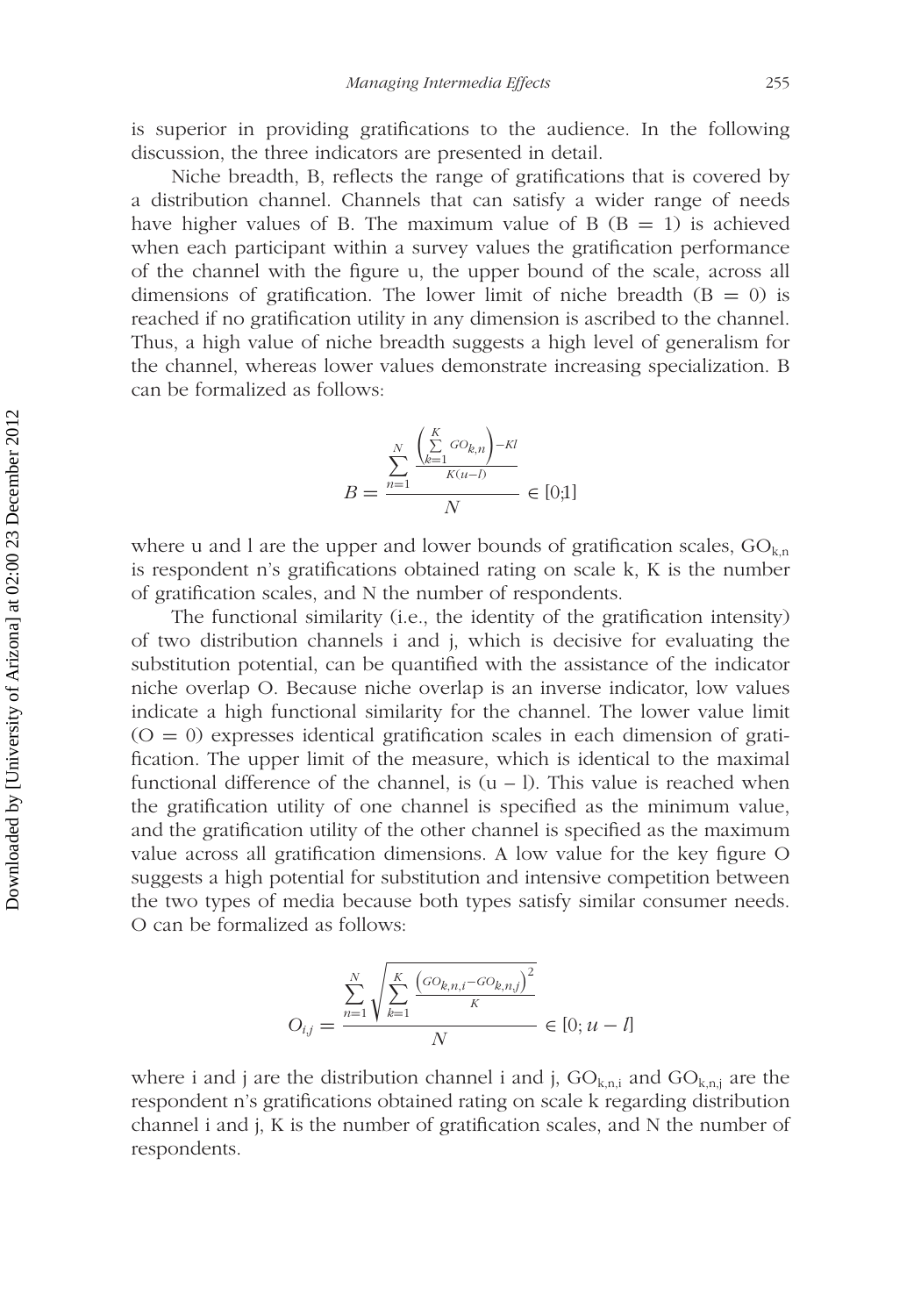However, it is not possible to discern the direction of a potential substitution (i.e., which one of the two distribution channels will overtake the other channel in a competition). For this purpose, a third indicator, superiority, has been established. Represented by S, superiority comprises a pair of variates that is bilaterally defined for two channels, i and j. According to Dimmick, the medium that is superior has an S value that is significantly higher than the S value of the second channel and will replace the other channel in situations of high niche overlap. The following equations display the formalization of S:

$$
S_{i>j} = \frac{\sum_{n=1}^{N} \sum_{k} (GO_{k,n,i})}{N} \text{for all } k = \left\{ k \in [1;K] \middle| GO_{k,n,i} > GO_{k,n,j} \right\} S_{i>j} \in [0; k * u]
$$
  

$$
S_{j>i} = \frac{\sum_{n=1}^{N} \sum_{k} (GO_{k,n,j})}{N} \text{for all } k = \left\{ k \in [1;K] \middle| GO_{k,n,j} > GO_{k,n,i} \right\} S_{j>i} \in [0; k * u]
$$

where i and j are the distribution channels i and j,  $GO_{k,n,I}$  and  $GO_{k,n,j}$  are the respondent (n)'s gratifications obtained rating on scale k regarding distribution channels i and j, K is the number of gratification scales, and N the number of respondents.

Thus, a consolidated examination of the three indicators enables us to analyze the intensity of the competition and the direction of the substitution among multiple distribution channels for media content. Greater niche similarity between two channels is associated with more intense competition between them and a higher probability of substitution and cannibalization.

In previous studies, niche theory has been used to understand and quantify intermedia competition in terms of substitution or complementarity. As a result, the competitive conditions among various types of distribution channels, such as newspapers, television, video recorders, or the Internet, have been subjects of distinct analyses (Albarran & Dimmick, 1993; Dimmick & Rothenbuhler, 1984; Dimmick et al., 1992; Dimmick et al., 2004). In addition, the current study focuses on the extensive potential of niche theory to explain intermedia effects. As a result of understanding the interdependencies that are underscored by the three indicators just described, the factors that influence intermedia effects become transparent. In turn, this transparency enables us to offer recommendations concerning the design of individual media distribution channels within a single firm and thereby influence the competitive relationships among these channels.

The objective of the five-step guide in the following sections is to create a connection between the explanatory/descriptive potential of niche theory and future recommendations for distribution design.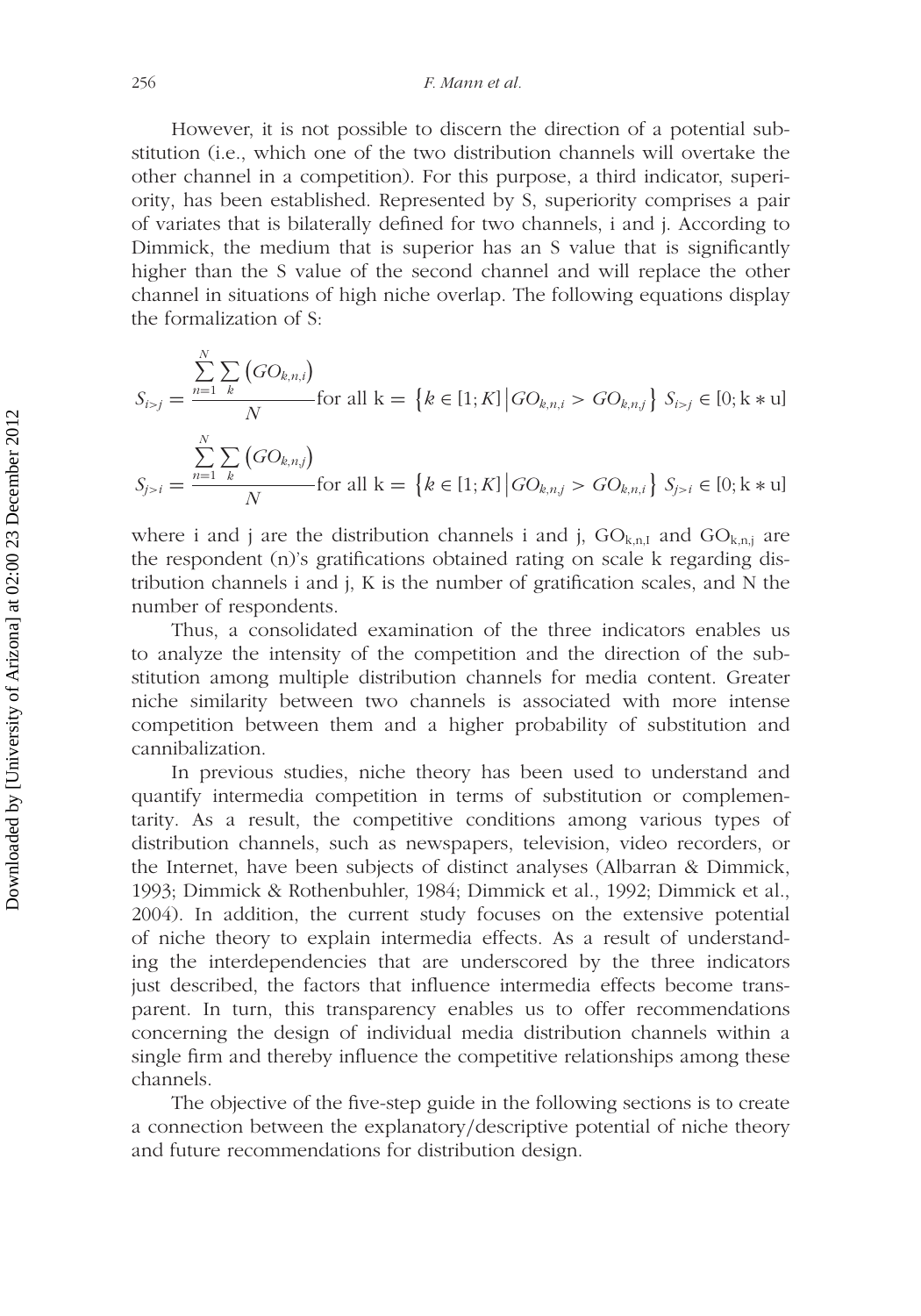## FIVE STEPS TOWARD THE MEASUREMENT AND MANAGEMENT OF INTERMEDIA EFFECTS

The aim of this guide is to develop a theoretically sound and practical tool to improve the management of interactions among distribution channels. In principle, the applicability of our guide extends to all types of content. The guide is designed to be sufficiently versatile to encompass all conceivable distribution channels for media content, including illegal channels if necessary for research purposes. Through this guide, intermedia effects can be analyzed for any distribution channel that publishes movies, song titles, written text or pictures. As a result, whether the content has been produced in-house or purchased from external sources is irrelevant. However, content-providing companies must have sufficient resources to distribute their content across the channels under investigation.

#### Step 1: Defining the Set of Distribution Channels

In the first step, we identify the individual distribution channels that are intended to distribute the content. The following competition analysis is conducted for this set of channels. In terms of niche theory, this step identifies the competing "populations." For the prioritization of the channels in use for a scope-oriented supply, it is logical to use a target group-oriented portfolio analysis. The dimensions of the channels in the relevant target group are the "current share of use" and the "growth of use." Thus, we can ensure that innovative and growing channels are included in addition to the current media usage behavior.

### Step 2: Identification of Competitive Dimensions

The second step focuses on identifying the dimensions in which the channels under investigation are competing. According to the utility-oriented paradigm of the uses and gratifications approach (see second section), a consumer's media choice depends on the ability of a channel to satisfy his or her needs. In this step, we identify and systematize the reasons that consumers ultimately choose certain media services. These reasons are referred to as utility dimensions. Two possibilities emerge for the identification of the relevant utility dimensions. First, we can refer to the extensive body of knowledge on media consumption theories (e.g., McQuail, 1997, for an overview). Second, we may use qualitative market research methods, such as focus groups or expert interviews.

In addition to quantifying intermedia effects, the primary objective of this guide is to manage these effects. Therefore, in the identification of the utility dimensions, it is important that these dimensions can at least partly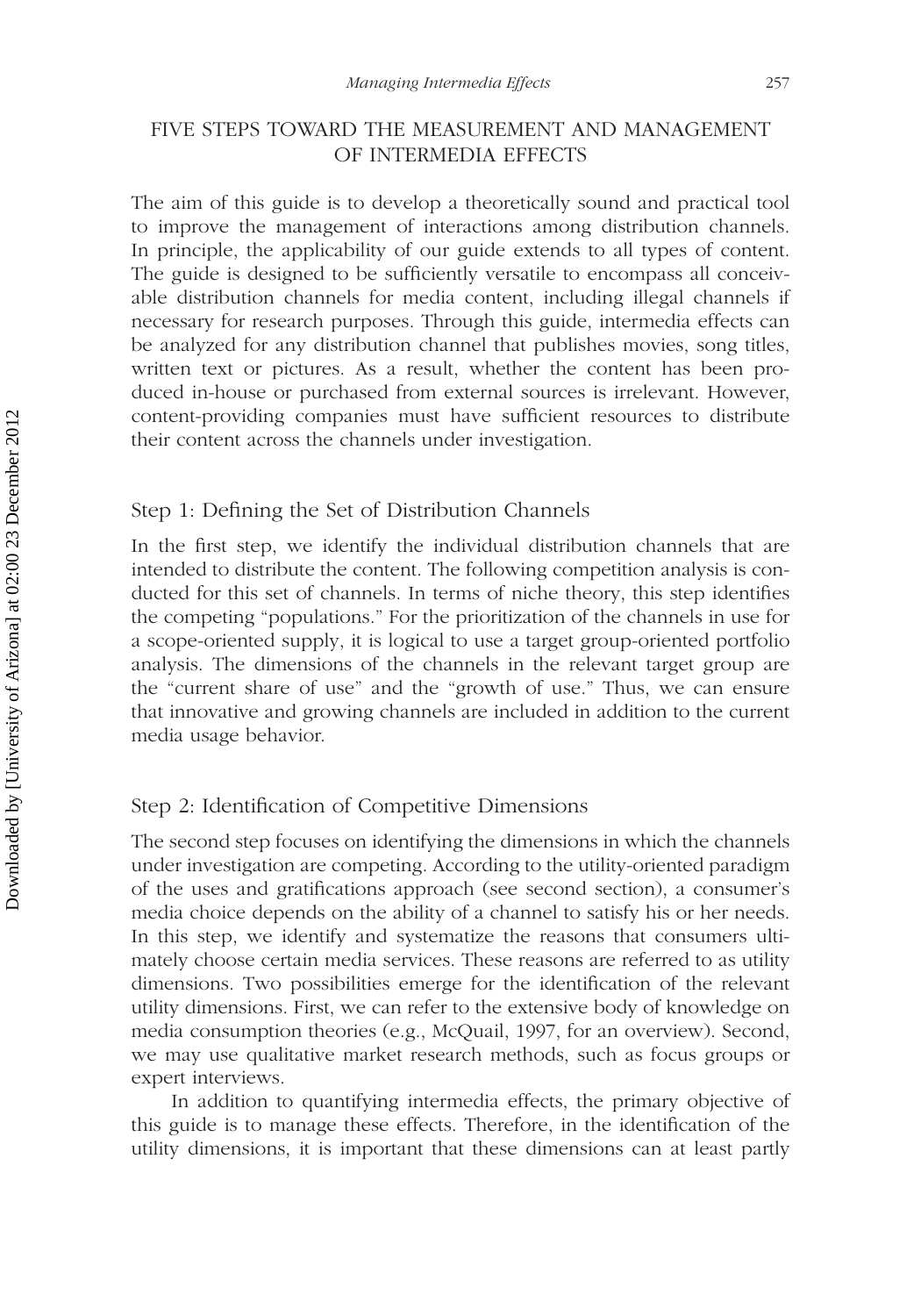be influenced by the content providers. If we exclusively considered utility dimensions whose values are exogenously fixed, then content providers would not be able to exert any influence.

#### Step 3: Profiling of Channels

In the third step, we develop utility profiles for each distribution channel. In this process, we quantify the extent to which the distribution channels that were defined previously (see step 1) fulfill the relevant utility dimensions (from step 2). Thus, we record the performance of the individual channels with respect to the satisfaction of recipient needs on multiple dimensions.

Many studies that follow the uses and gratifications approach directly survey gratification levels using Likert scales. Previous studies that applied niche theory followed the same pattern (e.g., Dimmick et al., 2004; Ramirez, Dimmick, Feaster, & Lin, 2008). Although this approach appears to have demonstrated value based on its frequent use, this method is still subject to several restrictions. First, this approach assumes that consumers are conscious of their individual motives when using media and that they can articulate these motives. Second, only media offers that are currently available can be evaluated. Third, we cannot determine how the importance of individual utility dimensions differs from the importance of other dimensions.

To minimize the effects of these three restrictions, we use an alternative method to collect and quantitatively evaluate consumer preferences in this guide: conjoint analysis (CA). The combination of intermedia analysis based on niche theory and CA constitutes a methodological innovation in media choice research. CA is a widely applied marketing method that is used to identify consumer preferences (Green, Krieger, & Wind, 2001; Vriens, 1995). This type of analysis has gained wide acceptance in marketing because it directly concerns the daily decisions of every consumer. The basic idea of CA is that products can be viewed as bundles of different attributes. CA is used when a decision maker must make a trade-off between the possibility that product A is better than product B with regard to some attributes and that product B is better than product A with regard to other attributes. CA follows a decompositional approach; thus, we can determine the utility contributions of individual characteristics from the recurring participant evaluations of complete product configurations. Moreover, the relative importance of individual attributes can be interpreted as the range in the utility values of the attributes relative to the total possible utility range of all considered attributes.

Multiple versions of conjoint analysis (e.g., full-profile CA, choice-based CA, adaptive CA) are proposed in the literature (e.g., Hair, 2010). Two criteria received particular attention in selecting the conjoint method in this study. There should be a realistic task that represents consumer decisions and that should be practicable regarding the cognitive effort and time requirements of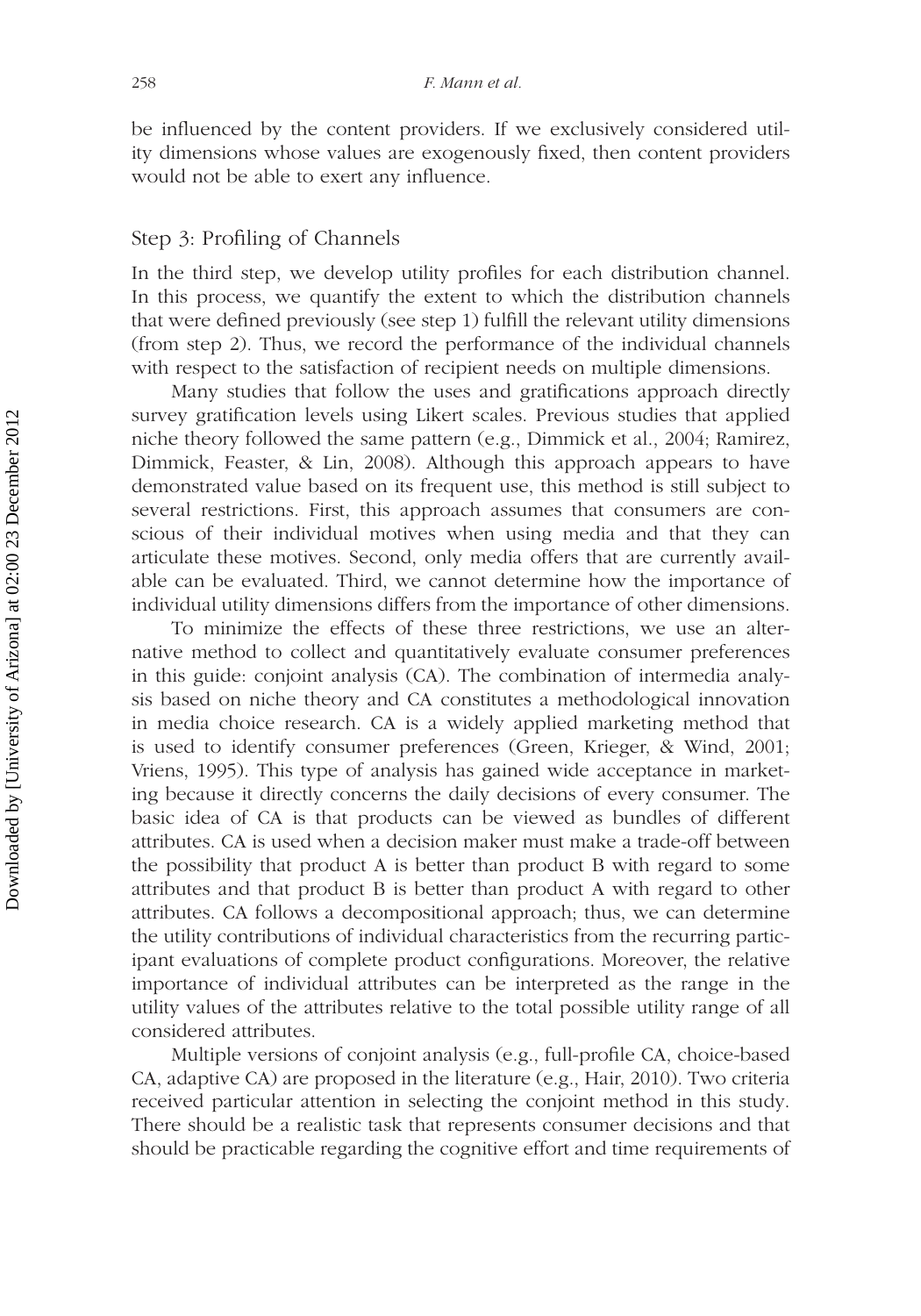respondents. Full-profile CA requires high cognitive effort because the complete set of products, including all possible variations of attributes and levels, must be evaluated by each respondent. Therefore, we require a version of CA that is capable of surveying only a subset of possible products to gain data for all possible combinations of attributes and levels. Choice-based CA would provide this capability by offering the most realistic task, in which respondents repeatedly choose products from a choice set of three to five products regarding all examined attributes. As a large number of attributes must be examined to analyze intermedia effects, this task would still be excessively complex for respondents (Green & Srinivasan, 1990). As a consequence, we choose adaptive conjoint analysis (ACA), in which the primary task involves a trade-off between two products that are presented as a combination of only a few attributes that vary in the course of the survey. In our guide, ACA is implemented according to the model that was established by Johnson (1987).

As a prerequisite to performing the CA, we must determine the attributes and attribute levels that will be examined. In the current context, the attributes are chosen in a manner such that they directly correspond with the previously identified utility dimensions of the distribution channels (from step 2). If, for instance, price has been identified as a relevant utility dimension, then we will also establish an attribute called "price" with multiple price levels. In other words, each utility dimension will be transferred into an attribute with multiple levels.

The data collection comprises four steps: (1) The participants directly evaluate the attractiveness of individual attribute levels, (2) the participants state their perceptions of the importance of the individual attributes, (3) repeated paired comparisons of product configurations are performed, and (4) the data are calibrated (Johnson, 1987).

In the third step of the described ACA (paired comparisons), the respondents express their preference between two alternative offers. The order of the attributes and paired comparison tasks in steps 1 to 3 of the data collection process are randomized to prevent potential order effects.

As a result of these steps, we obtain discrete preference data that can be transformed with the assistance of the hierarchical Bayes algorithm (HB). After the data are transformed, we obtain the individual part-worth utilities  $\beta_{d,l,n}$  for each characteristic  $l = 1, \ldots, L_a$  of the analyzed utility dimensions  $d = 1, \ldots, D$ . We then standardize the range of the individual part-worth utilities at [0;100] to facilitate intersubjective and aggregated analyses. Partworth utilities have explanatory power that is independent from that of the concretely analyzed distribution channels. Moreover, the distribution channel manager now possesses information regarding the perceived benefits of isolated channel characteristics.

The individual total benefit  $u_{m,n}$  of a distribution channel m can be additively calculated from the part-worth utilities according to the following model (based on Hair, 2010, p. 268):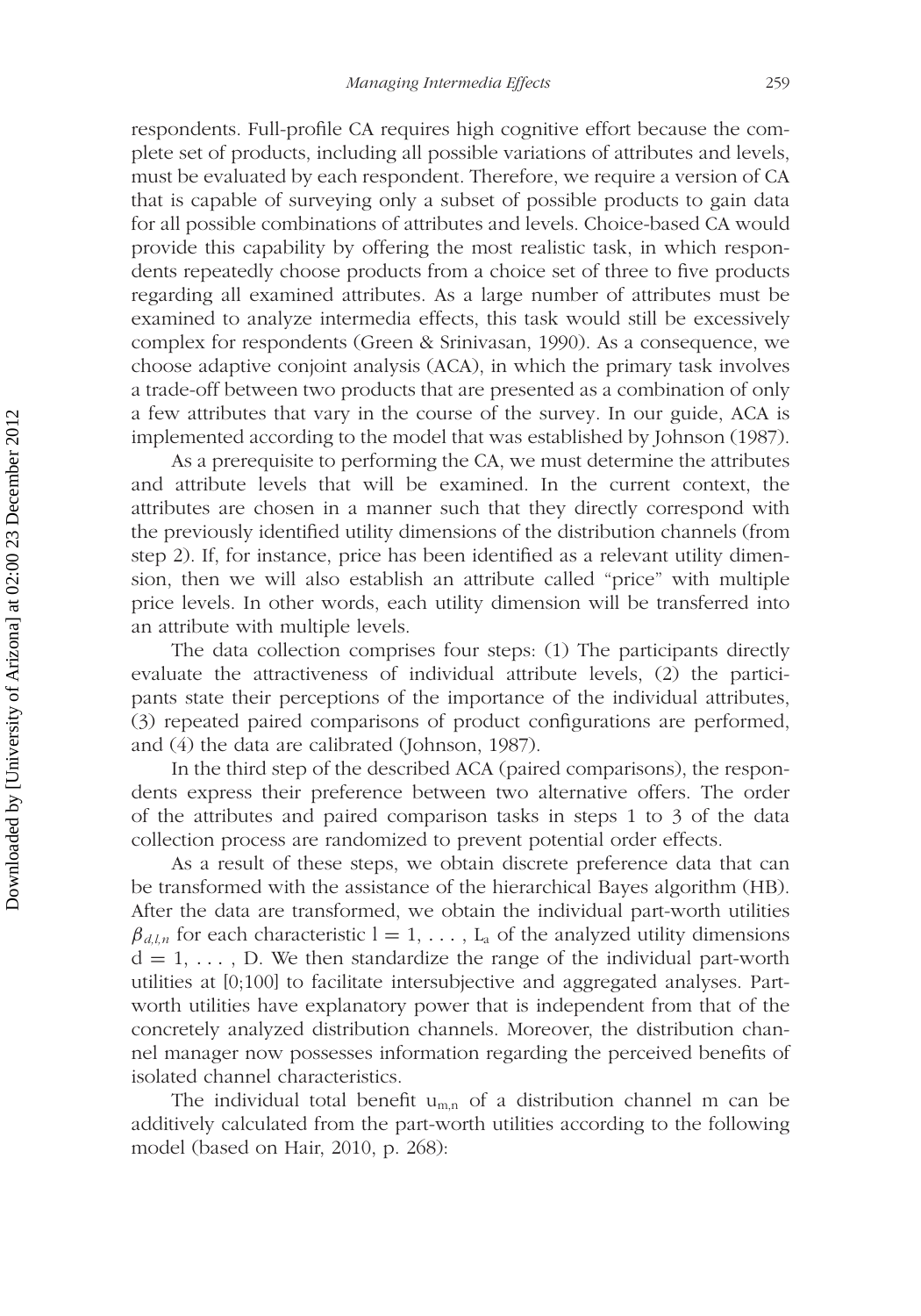$$
u_{m,n} = \sum_{d=1}^{D} \sum_{l=1}^{L_d} \beta_{d,l,n} * x_{d,l,m}
$$

with

$$
x_{d,l,m} = \begin{cases} 1 & \text{if level } l \text{ of determinant } d \text{ exists, regarding channel } m \\ 0 & \text{else} \end{cases}
$$

and where  $\beta_{d,l,n}$  is respondent n's individual part-worth utility of level l of attribute d, D is the number of observed attributes, and  $L_d$  the number of levels of attribute d.

This (ex post) ability to freely combine utility data from the individual attribute characteristics has one substantial advantage: Statements can be derived concerning both the benefits of existing distribution channels and the (hypothetical) channels that exhibit variations within the analyzed shapes. This feature constitutes the key benefit, especially if the aim is to evaluate innovative (not yet existing) offers.

CA provides another important result beyond utility values: This method can also yield results concerning the relative importance  $w_{d,n}$  of the individual utility dimensions. Hence, the importance of the individual dimensions of the channels under investigation can be clarified. The relative importance of an attribute  $w_{d,n}$  is formally part of the total utility variation, which in turn is induced by all attributes.

$$
w_{d,n} = \frac{\max_{l} \{ \beta_{d,l,n} \} - \min_{l} \{ \beta_{d,l,n} \}}{\sum_{d=1}^{D} \left( \max_{l} \{ \beta_{d,l,n} \} - \min_{l} \{ \beta_{d,l,n} \} \right)} \in [0; 1]
$$

where  $\beta_{d,l,n}$  is respondent n's individual part-worth utility of level l of attribute d, and D is the number of observed attributes.

This knowledge may be helpful in the subsequent prioritization of control measures in single dimensions. To analyze the data that were obtained in step 3, we arrange aggregated part-worth utilities and the aggregated importance of the attributes into a multidimensional graph, as demonstrated in the subsequent application of the example of concrete data.

#### Step 4: Quantifying Channel Competition

Although the result of the previous step is based on the isolated utility profiling of the analyzed distribution channels, we now focus on the analysis of competitive relations in step 4. With this step, we can analyze the issues of substitution and complementarity between the channels.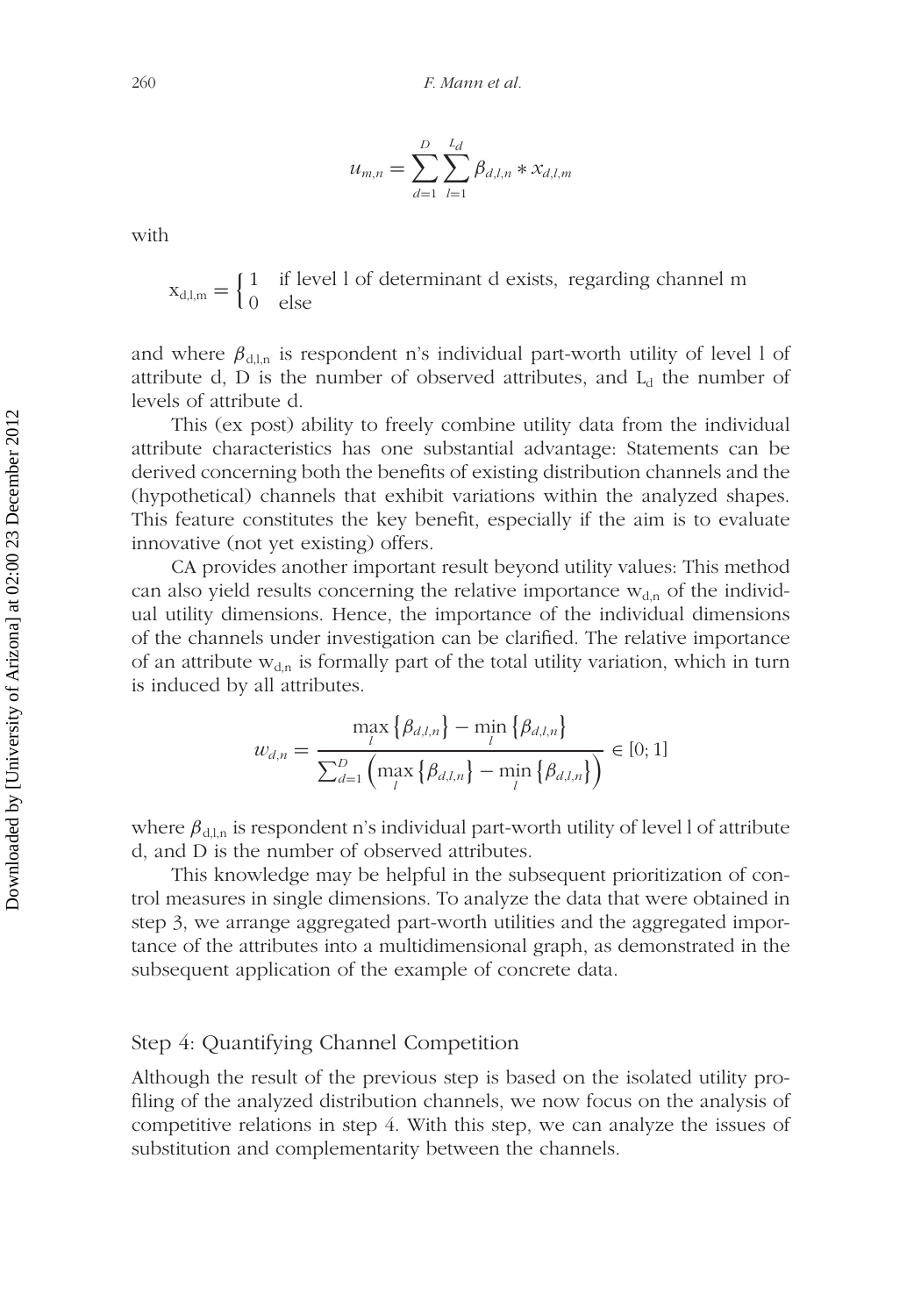For this purpose, the essential competition indicators of the niche theory (i.e., niche breadth, niche overlap, and superiority) must be determined. We already highlighted the pivotal differences between our approach and previous intermedia studies based on niche theory (e.g., Dimmick et al., 2000). According to this guide, the data collection is performed by conducting a conjoint analysis rather than through direct interrogation and rating scales. Thus, in contrast with the formalization that was used by Dimmick (e.g., Dimmick et al., 2000), it is necessary to modify the calculations of the three indicators. Rather than the fixed lower and upper limits of the rating scales (e.g., the values 1 and 5), the value range is now restricted by the maximum and minimum of the individually standardized part-worth utilities of the analyzed attribute d  $(\beta_{d,n}^{min} = [0,100] \leq \beta_{d,n}^{max} = [0,100])$ .

Based on the original design by Dimmick (Dimmick et al., 2000, p. 231), the formalization of the niche breadth  $B_m$  of a distribution channel m is now modified as follows:

$$
B_m = \frac{\sum\limits_{n=1}^{N} \underbrace{\left(\sum\limits_{d=1}^{D} \beta_{d,n,m}\right) - \sum\limits_{d=1}^{D} \beta_{d,n}^{\min}}_{N} }{N} \in [0;1]
$$

with

$$
\beta_{d,n,m} = \sum_{l=1}^{L_d} \beta_{d,l,n} * x_{d,l,m} \beta_{d,n}^{\min} = \min_l \{ \beta_{d,l,n} \} \quad \beta_{d,n}^{\max} = \max_l \{ \beta_{d,l,n} \}
$$

where

$$
x_{d,l,m} = \begin{cases} 1 & \text{if level } l \text{ of determinant } d \text{ exists regarding channel } m \\ 0 & \text{else} \end{cases}
$$

and where  $\beta_{\rm d,n,m}$  is respondent (n)'s individual part-worth utility delivered by attribute d regarding distribution channel m;  $\beta_{d,n}^{min}$ ,  $\beta_{d,n}^{max}$  are respondent (n)'s minimum and maximum part-worth utility regarding all possible levels l of attribute d;  $\beta_{d,l,n}$  is respondent (n)'s individual part-worth utility of level l of attribute d;  $D$  is the number of attributes;  $L_d$  the number of levels of attribute d; and N: the number of respondents.

Analogous to Dimmick's niche breadth, we measure the extent to which a medium is able to cover a spectrum of utility attributes. The upper limit of  $B_m = 1$  is reached when the attribute characteristics that describe the analyzed channel are identical to the attribute characteristics that constitute the maximum part-worth utility of the respective attribute for each respondent. The lower limit of zero is reached when a channel consistently receives the lowest part-worth utilities from each respondent.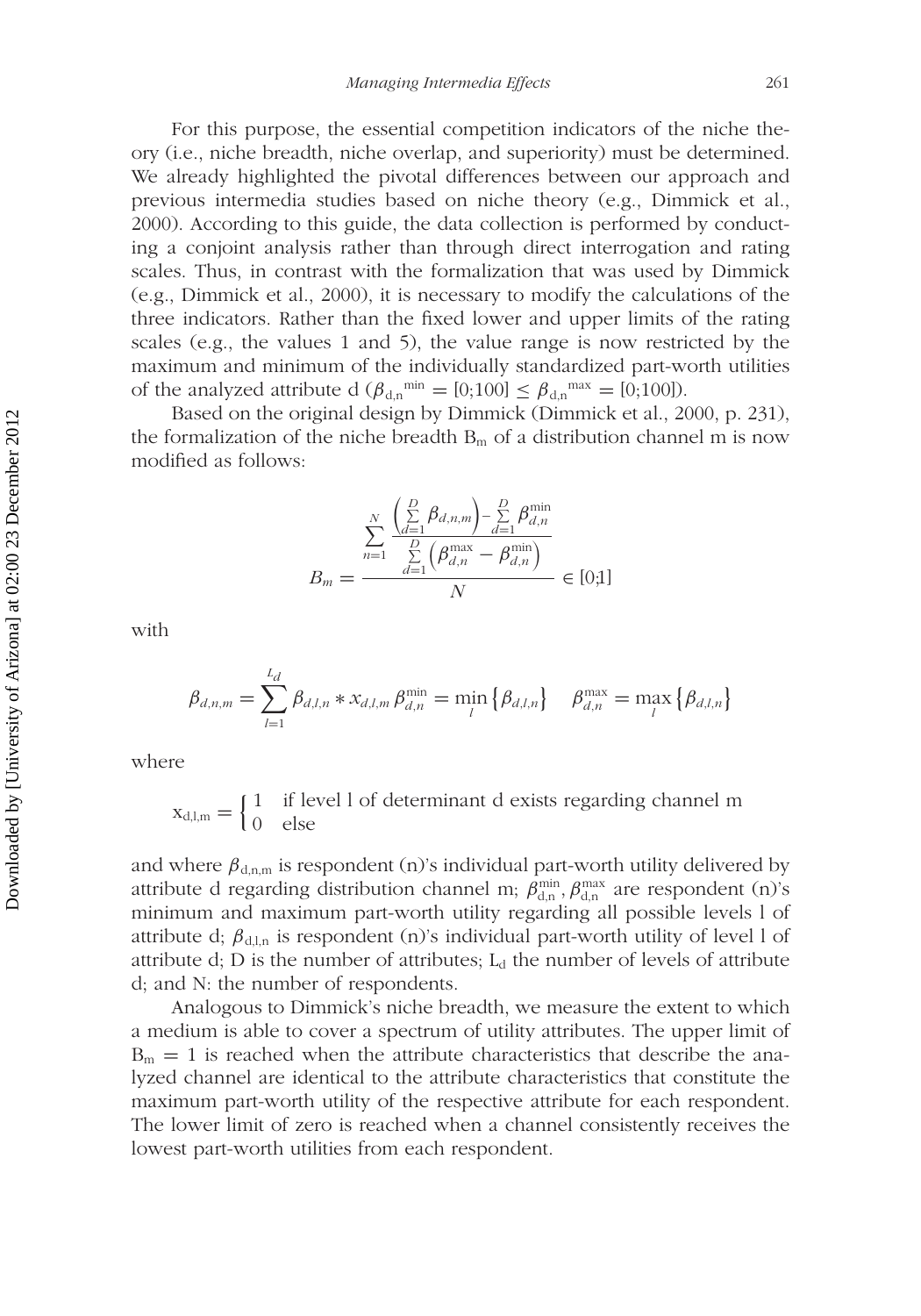#### 262 *F. Mann et al.*

Niche overlap O quantifies the perceived similarity between two distribution channels. To account for the particularities of the data (collected via CA), we modify the original calculation (Dimmick et al., 2000, p. 232) as follows:

$$
O_{i,j} = \frac{\sum_{n=1}^{N} \sqrt{\sum_{d=1}^{D} \frac{\left[ (\beta_{d,n,i}) - (\beta_{d,n,j}) \right]^2}{D}}}{N} \in [0; \frac{\sum_{d=1}^{D} (\beta_{d}^{\max} - \beta_{d}^{\min})}{D}]
$$

with

$$
\beta_{d,n,i} = \sum_{l=1}^{L_d} \beta_{d,l,n} * x_{d,l,i} \quad \beta_{d,n,j} = \sum_{l=1}^{L_d} \beta_{d,l,n} * x_{d,l,j}
$$

$$
\beta_d^{\min} = \min_l \{ \beta_{d,l} \} \quad \beta_d^{\max} = \max_l \{ \beta_{d,l} \}
$$

where

 $\mathbf{x}_{d,l,i}, \mathbf{x}_{d,l,j} = \begin{cases} 1 & \text{if level } l \text{ of determinant } d \text{ exists regarding channels } i \text{ and } j \end{cases}$ 0 else

 $\beta_{d,n,i}$ ,  $\beta_{d,n,i}$  are respondent (n)'s individual part-worth utility delivered by attribute d regarding distribution channels i and j;  $\beta_d^{\min}$ ,  $\beta_d^{\max}$  are the minimum and maximum part-worth utility of all levels l on attribute d;  $\beta_{d,ln}$  are respondent (n)'s individual part-worth utility of level l of attribute d; D is the number of attributes;  $L_d$  the number of levels of attribute d; and N: the number of respondents. In addition,

O is an inverse indicator that illustrates a measure of distance from the entire identity of two channels, which is reached at the lower limit ( $O = 0$ ). In this case, the niches of the analyzed channels are identical. The upper limit of O is the average scope of the part-worth utilities. The maximum value is reached when the channels are completely dissimilar.

To gain further information regarding the similarity of two channels (i, j) on the basis of their attributes, we can identify the difference measure  $\Delta_{d,i,j}$ per dimension according to the following equation:

$$
\Delta_{d,i,j} = \frac{\sum_{n=1}^{N} \sqrt{\left(\beta_{d,n,i}\right) - \left(\beta_{d,n,j}\right)^2}}{N} \in [0; \beta_d^{\max} - \beta_d^{\min}]
$$

 $\beta_{d,n,i} =$ *L*  $\sum$ *l*=1  $\beta_{d,l,n} * x_{d,l,i}$   $\beta_{d,n,j} =$ *L*  $\sum$ *l*=1  $\beta_{d,l,n} * x_{d,l,j}$  $\beta_d^{\min} = \min_l \{\beta_{d,l}\}$   $\beta_d^{\max} = \max_l \{\beta_{d,l}\}$ 

with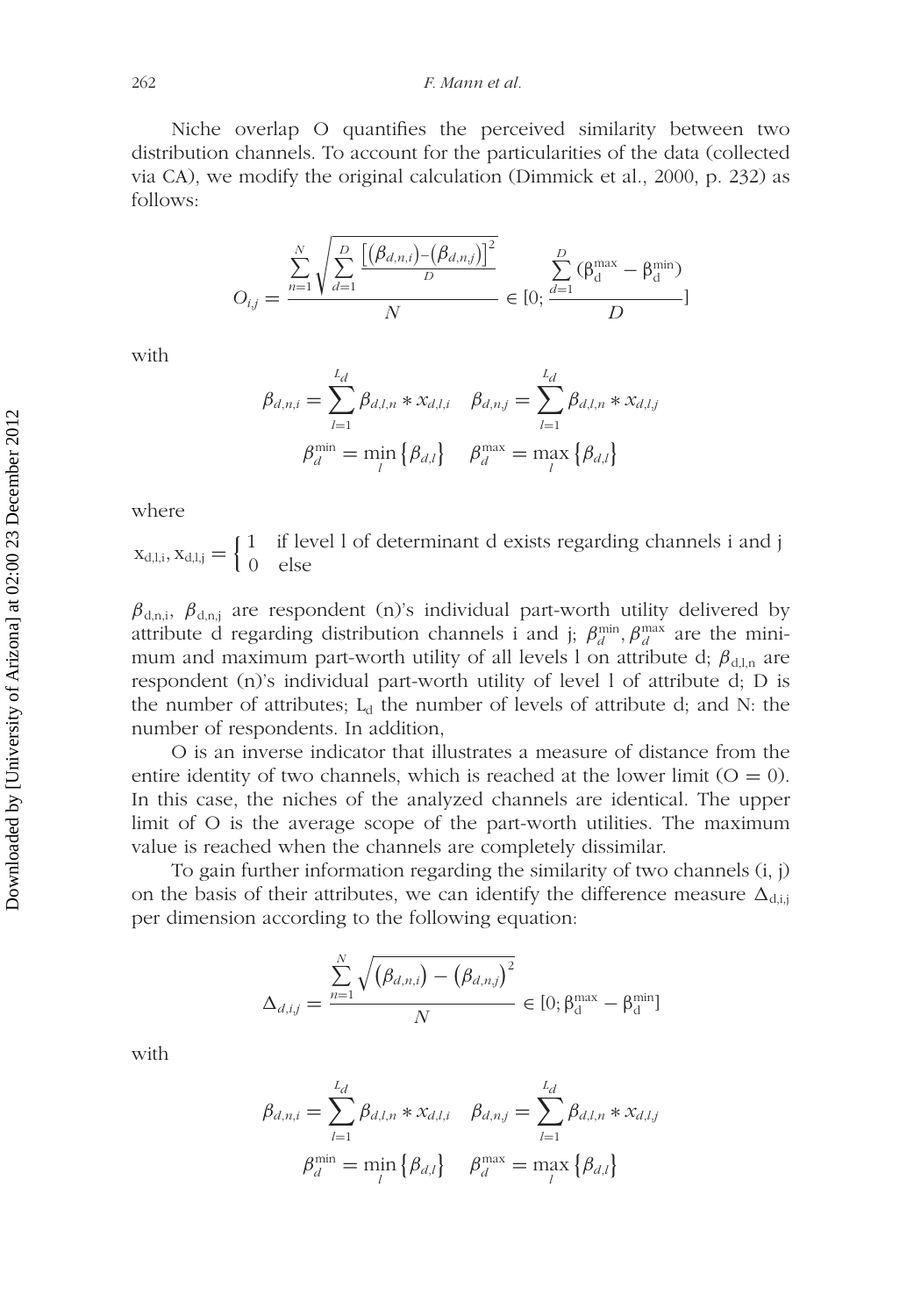where

$$
x_{d,l,i}, x_{d,l,j} = \begin{cases} 1 & \text{if level } l \text{ of determinant } d \text{ exists regarding channels } i \text{ and } j \\ 0 & \text{else} \end{cases}
$$

and where  $\beta_{d,n,i}$ ,  $\beta_{d,n,j}$  is respondent (n)'s individual part-worth utility delivered by attribute d regarding distribution channels i and j;  $\beta_d^{\min}$ ,  $\beta_d^{\max}$  are the minimum and maximum part-worth utility of all levels l on attribute d;  $\beta_{d,l,n}$ is respondent (n)'s individual part-worth utility of level  $l$  of attribute d;  $L_d$  is the number of levels of attribute d; and N is the number of respondents.

We must now determine the relative superiority of the two distribution channels. In situations of high niche overlap (low values for O), we can determine which channel has a competitive advantage and thus a higher potential of replacing the other. In each case, superiority relates to the total utility of a channel.

The modified calculation accounts for utility values and is represented by the following pair of formulas (modified based on Dimmick, 2000, p. 233):

$$
S_{i>j} = \frac{\sum_{n=1}^{N} \sum_{d} \beta_{d,n,i}}{N} \text{ for all } d = \{d \in [1;D] | \beta_{d,n,i} > \beta_{d,n,j}\}
$$

$$
S_{j>i} = \frac{\sum_{n=1}^{N} \sum_{d} \beta_{d,n,j}}{N} \text{ for all } d = \{d \in [1;D] | \beta_{d,n,j} > \beta_{d,n,i}\}
$$

with

$$
\beta_{d,n,i} = \sum_{l=1}^{L_d} \beta_{d,l,n} * x_{d,l,i} \quad \beta_{d,n,j} = \sum_{l=1}^{L_d} \beta_{d,l,n} * x_{d,l,j}
$$

where

$$
x_{d,l,i}, x_{d,l,j} = \begin{cases} 1 & \text{if level } l \text{ of determinant } d \text{ exists regarding channels } i \text{ and } j \\ 0 & \text{else} \end{cases}
$$

and where  $\beta_{d,n,i}$ ,  $\beta_{d,n,j}$  are respondent (n)'s individual part-worth utility delivered by attribute d regarding distribution channels i and j;  $\beta_{d,l,n}$  is respondent (n)'s individual part-worth utility of level l of attribute d; D is the number of attributes;  $L_d$  the number of levels of attribute d; and N the number of respondents.

The values  $S_{i>1}$  and  $S_{i>1}$  provide us with an indicator for each channel and enable us to bilaterally compare the two channels. If the difference between the superiority values in the two channels is statistically significant, then the channel with the higher S value will have global superiority. In this case, a *t*-test for paired samples serves as an adequate robustness check.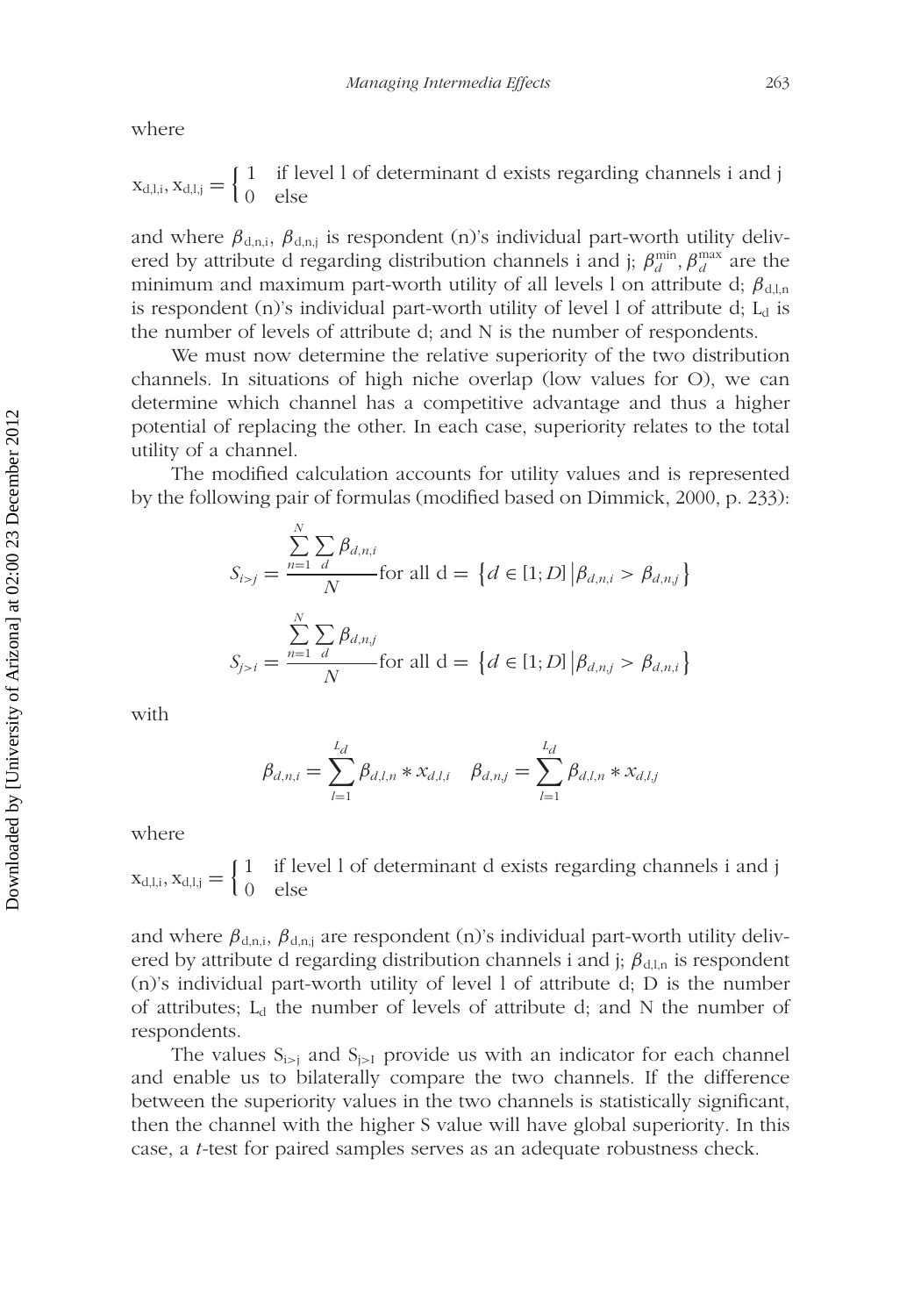Thus, the competitive relation among several media distribution channels can be quantified by the three indicators. The potential for and direction of substitution between two channels can be determined by regarding the two indicators niche overlap O and superiority S. The probability of substitution and cannibalization is high (a) when the overlap between niches is high such that both channels occupy a similar niche and (b) when one channel is significantly superior to the other channel.

#### Step 5: Adapting Channels and Feedback

The fifth step of our guide is intended to assist media content providers in capturing the complete benefits of the tool that is presented in this study. As a brief recap, the guide provides a step-by-step procedure for differentiating distribution channels. Channels are distinguished according to the utility dimensions that we identified in step 2. Concrete differentiation procedures begin with the utility profiles that we established in step 3 and the indicators concerning overlap in step 4. Thus, we proceed in a reverse direction. First, we identify the two channels that display the greatest overlap (established in step 4). Then, we consult the utility profiles (established in step 3). Finally, we can determine the utility dimensions in which the two channels have space for differentiation measures. For instance, if both channels already have utility values at the opposite limits of their respective scales, then there is no additional space for differentiation. If, however, both channels are located in a medium area for one attribute, then the provider can directly alter attribute characteristics from one or both channels to the extent that the utility profiles differ.

After this intervention, we recommend that providers enforce another utility profiling of the channels (step 3) to measure the results and to recalculate the substitution potential of the media using the three competition indicators. This control circuit should be executed in a feedback loop that continues as long as each relevant channel displays a sufficient level of differentiation and the intermedia competition has been regulated according to the desired level. Figure 1 provides a final overview of the five-step guide that has just been presented.



FIGURE 1 Five steps toward the measurement and management of intermedia effects.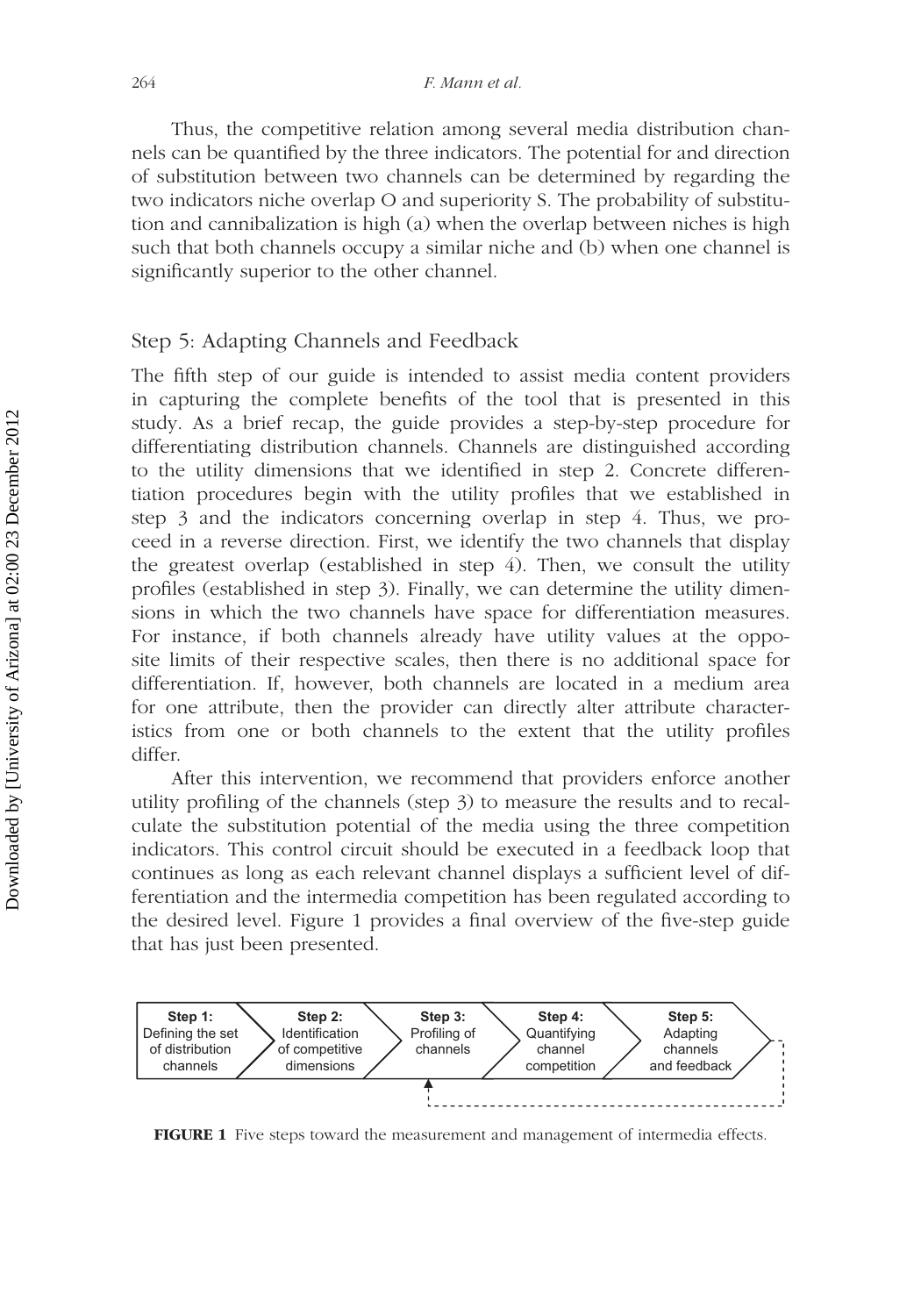For the practical application of this guide, a software package for conducting the adaptive conjoint analysis, such as SSI Web (Sawtooth Software, Inc., Orem, UT) or EFS Survey (Questback AG, Cologne, Germany), in addition to standard spreadsheet software, such as Excel (Microsoft Corp., Redmond, WA), is recommended. In the process of measuring and managing cross-media effects according to this guide, most resources will be bound for step 3 ("profiling of channels") because a quantitative survey as a means of primary consumer research must be conducted.

#### EXAMPLE: THE CASE OF INTERNET-BASED MOVIE DISTRIBUTION

In the following example, we demonstrate how to apply our guide to a movie distribution network. The underlying conjoint analysis method has been applied in a variety of marketing contexts. In our case, we assume that a provider presents its movies in theaters and, after a certain amount of time, offers them for sale on DVDs. Now, the provider also intends to offer its films via an Internet-based on-demand service but is concerned about cannibalization, which leads to decreasing attendance at theaters and lower sales figures for its DVDs. To cover the competitive relation quantitatively and to differentiate the channels to minimize cannibalization and maximize complementarity, we proceed according to the following five steps.

#### Step 1: Defining the Set of Distribution Channels

The target group-oriented portfolio analysis of distribution channels for movie content shows that in addition to the traditional channels (cinema, DVD for sale/rent, pay  $\text{TV}^1$  and free broadcast TV), Blu-ray and Internetbased services (Internet video on demand and electronic sell-through) are particularly attractive because of their high growth potential. For the following analyses, we focus on Internet video on demand as an additional distribution channel. VOD is an Internet-based on-demand service that is characterized by a restricted period of use (comparable to the classic model of renting). Furthermore, in most cases, movies offered by VOD services are "streamed" by a customer, rather than downloaded onto his or her computer. In the following specific case, the "set of distribution channels" under investigation includes cinema, DVDs for sale, and Internet VOD.

#### Step 2: Identification of Competitive Dimensions

To identify the relevant utility dimensions or attributes of the channels, we do not use qualitative market research methods; rather, we refer to the comprehensive literature on media consumption research and relevant areas by conducting a literature analysis.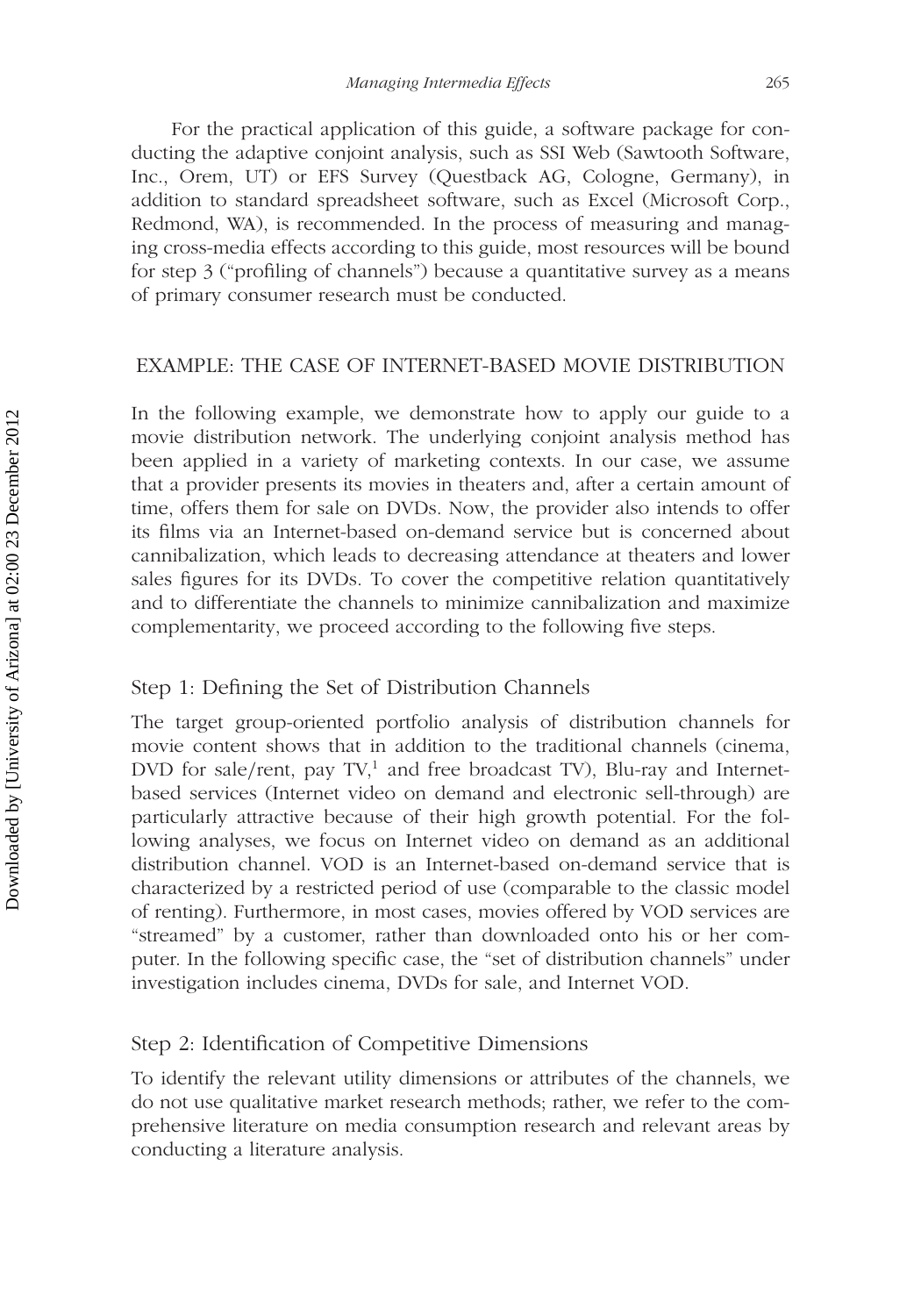The results of the literature analysis are nine theoretically sound attributes of distribution channels that imply utility to customers and may lead to usage. Therefore, the attributes that we identified can also be referred to as utility dimensions, which comprise price, advertising intensity, time delay, ownership and rights of use, digital rights management, medium and image size, image quality, place of usage/mobility, and user sovereignty in the choice of starting time. Table 1 presents an overview of these attributes. This table also provides the theoretical concepts underlying the attributes and an example of a correlation between an attribute and a customer's perceived utility.

The described utility dimensions of audiovisual media satisfy both the needs of a theoretical foundation and the condition of designability by the provider. Each of the nine attributes can be directly influenced by the provider. Therefore, all nine attributes qualify for this guide, which aims to both describe and manage intermedia effects.

#### Step 3: Utility Profiling of Distribution Channels

To determine the distribution channel profiles using a conjoint analysis, we now interpret the nine utility dimensions from the previous step as concrete product attributes of audiovisual media. Subsequently, we allocate several characteristics to each of these product attributes (attribute levels). For instance, we ascribe six gradations that range from "free" to "19.99 EUR" (other currencies could also be applied) to the "price" attribute. We adopt the same procedure for the other attributes. The gradations conform to both the prevalence in the market and the attribute characteristics that are intended to be available for the analysis. Table 2 shows the result of this intermediate step for this case.

The conjoint analysis is now conducted to determine the utility values that will be allocated to the individual attributes and their attribute levels. The utility values also form the basis of the utility profiling of the analyzed channels. For demonstrative purposes and to gather actual preference data, we created and distributed an online survey via email to 6,323 employees and students at our university. We used SSI Web 6.6.6 (Sawtooth Software, Inc., Orem, UT) to create the conjoint survey. Data analyses were conducted using SSI Web and SPSS Statistics 18.0.2 (IBM Corp., Armonk, NY). The data were collected over a period of 2 weeks in 2009. In total, 552 respondents (8.7% of 6,323) completed the questionnaire and thus constitute our sample for the following analyses. The convenience nature of the sample was sufficient for the illustrative purposes of this study. In total, 56.6% of the respondents are female, and the ages of the respondents range from 17 to 46 years (mean age of 23.7). The reported level of education is high (74.7% undergraduates and 25.3% graduates). Finally, the participants are movie aficionados; 63.1% of the respondents go to the cinema at least once a month, compared with 11.7% of the German population (AWA, 2011).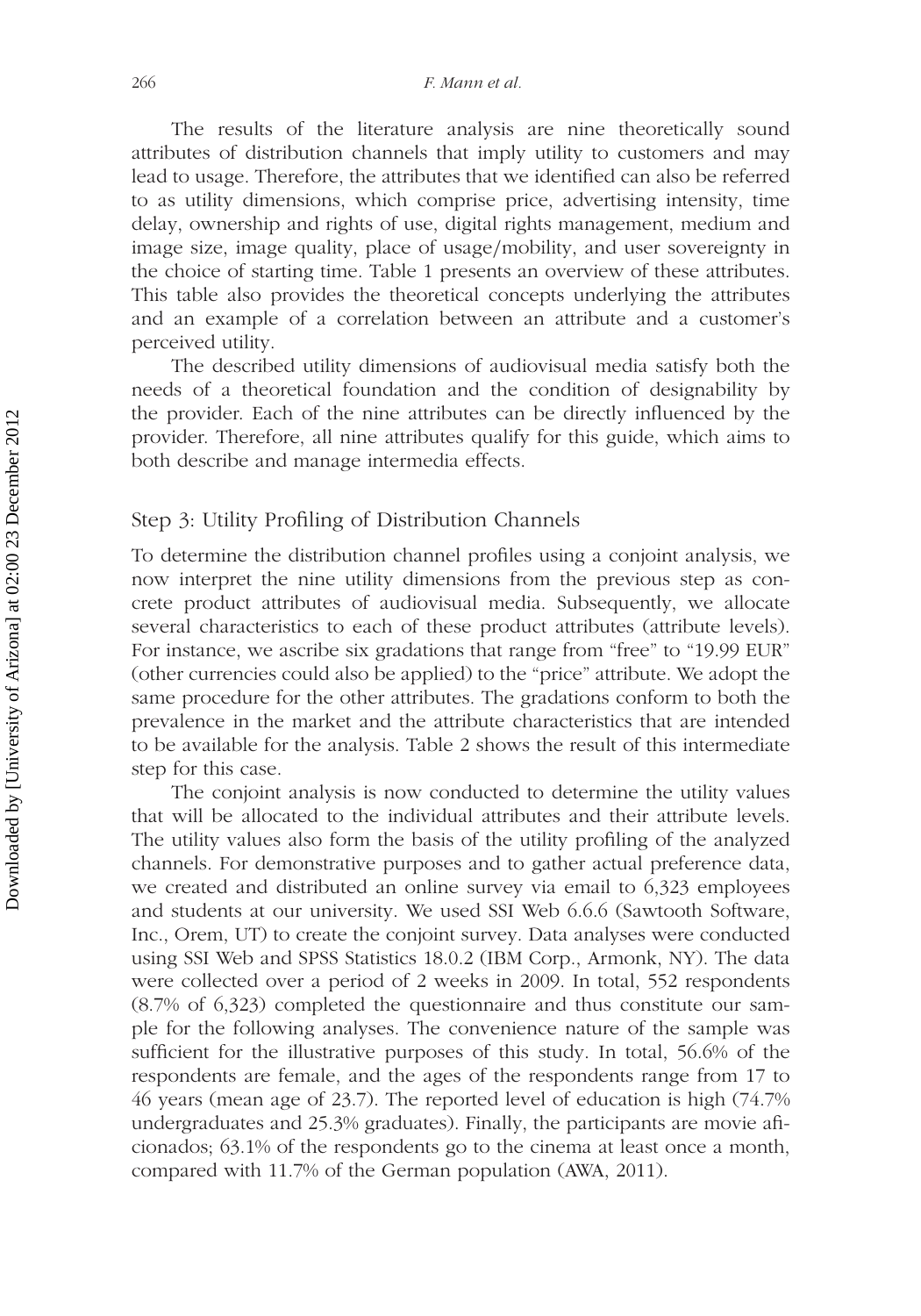| <b>TABLE 1</b> Relevant Channel Attributes Derived From Literature |                                                                                                  |                                                         |                                                                                        |
|--------------------------------------------------------------------|--------------------------------------------------------------------------------------------------|---------------------------------------------------------|----------------------------------------------------------------------------------------|
| Attribute                                                          | Example of a Correlation                                                                         | Basic Theory or Concept                                 | Exemplary Study                                                                        |
| Price                                                              | demand in a certain channel<br>The higher the price, the<br>lower the benefit and                | Microeconomic demand<br>theory                          | Dewenter & Westermann, 2005                                                            |
| Advertising intensity                                              | advertisements, the lower<br>The more intense the<br>the benefit                                 | Uses & gratifications                                   | LaRose & Atkin, 1991; Rothe,<br>Harvey, & Michael, 1983                                |
| Starting-time delay                                                | delay, the lower the benefit<br>The longer the starting time                                     | Discounted-utility framework,<br>hyperbolic discounting | Mann, Ahrens, Benlian, &<br>Hess, 2008                                                 |
| use<br>Rights of ownership and                                     | The more comprehensive the<br>exploitation, the higher the<br>rights of ownership and<br>benetit | Utility theory                                          | Hennig-Thurau, Henning, &<br>Bounie, Bourreau, &<br>Waelbroeck, 2006;<br>Sattler, 2007 |
| Copy protection                                                    | The lower copy protection,<br>the higher the benefit                                             | Utility theory                                          | Hennig-Thurau, et al., 2007                                                            |
| Presentation medium/image<br>size                                  | The larger the image, the<br>higher the benefit                                                  | Presence concept                                        | Bracken, & Ditton, 2000<br>Lombard, Reich, Grabe,                                      |
| Image quality                                                      | The better the image quality,<br>the higher the benefit                                          | Presence concept                                        | Knoche, McCarthy, & Sasse,<br>2005                                                     |
| Place of usage/mobility                                            | Benefit varies depending on<br>place of use*                                                     | Uses & gratifications                                   | LaRose & Atkin, 1991; Mason,<br>2006                                                   |
| Starting-time sovereignty                                          | choosing starting time, the<br>The more freedom to<br>higher the benefit*                        | Uses & gratifications                                   | Rubin & Bantz, 1987                                                                    |

\*Interdependency cannot be determined unambiguously from theory. ∗Interdependency cannot be determined unambiguously from theory.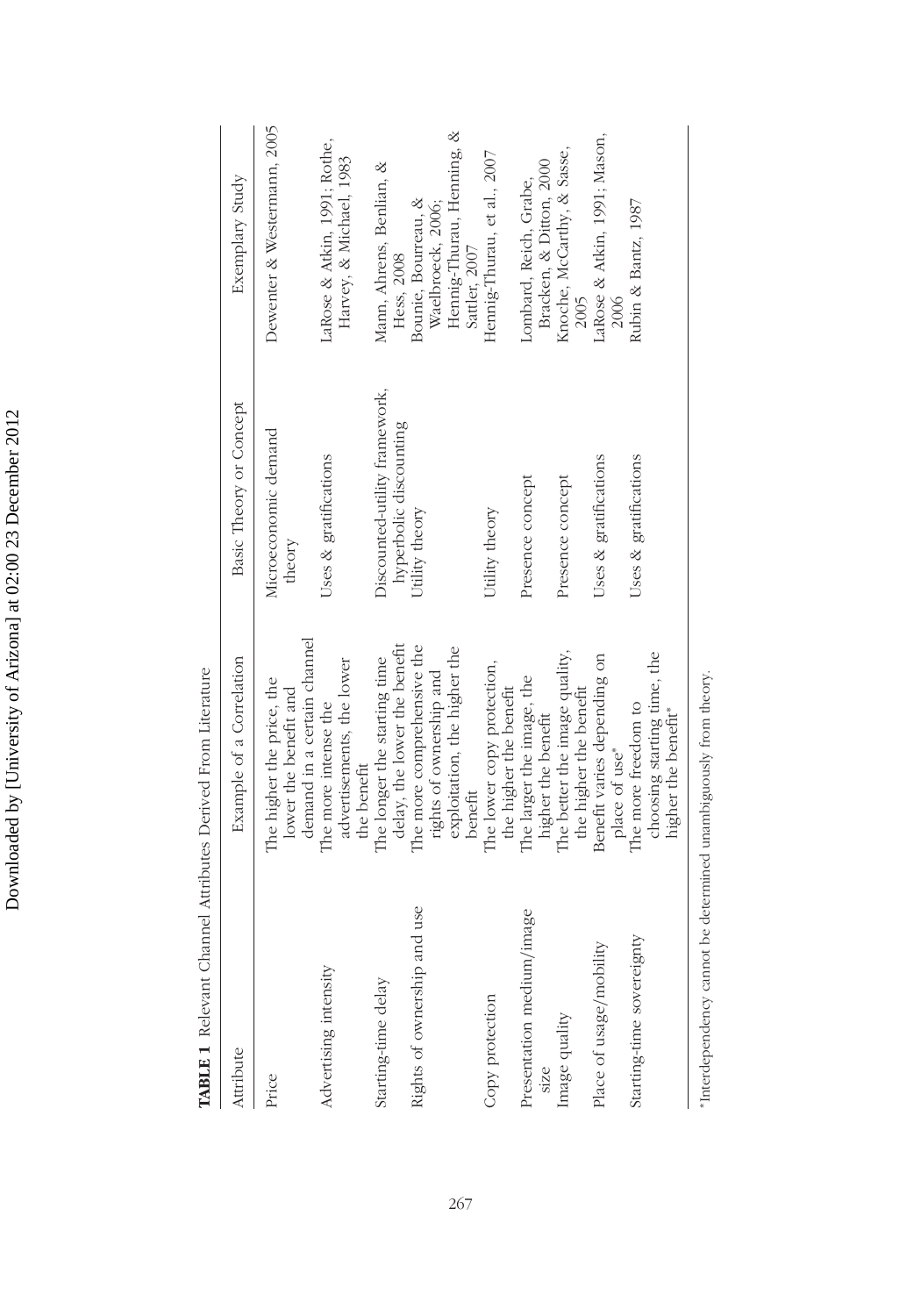|                                                                                         | <b>LABLE 4 AUDULES and AUDULE LEVELS</b>                                                                                                                                                                                                                 |                                                                                                     |                                                                                                                                                                                                   |                                                                                                                                                                                                             |
|-----------------------------------------------------------------------------------------|----------------------------------------------------------------------------------------------------------------------------------------------------------------------------------------------------------------------------------------------------------|-----------------------------------------------------------------------------------------------------|---------------------------------------------------------------------------------------------------------------------------------------------------------------------------------------------------|-------------------------------------------------------------------------------------------------------------------------------------------------------------------------------------------------------------|
| Price                                                                                   | Advertising Intensity                                                                                                                                                                                                                                    | Starting-Time<br>Delay                                                                              | Rights of Ownership/Use                                                                                                                                                                           | Copy Protection                                                                                                                                                                                             |
| 19.99 EUR<br>9.99 EUR<br>3.99 EUR<br>5.99 EUR<br>1.99 EUI<br>Free                       | No advertisement<br>Commercial break before<br>Commercial break before<br>Two commercial breaks<br>Two commercial breaks<br>during movie $(2 \times 30)$<br>during movie $(2 \times 3)$<br>movie (6 minutes)<br>movie (1 minure)<br>seconds)<br>minutes) | immediately<br>None/to play<br>30 minutes<br>$1-2$ hours<br>6 months<br>24 hours<br>1 month<br>week | Unlimited, as the movie is<br>made available on data<br>saving/recording<br>saving/recording<br>Playable 24 hours<br>Playable 48 hours<br>Unlimited, but no<br>Unlimited after<br>carrier<br>Once | Copying 5x, burning not<br>Copying and burning not<br>burning possible once<br>Unlimited copying and<br>burning not possible<br>Unlimited copying,<br>Unlimited copying,<br>possible<br>possible<br>burning |
| Medium/Image<br>Presentation<br>Size                                                    | Image Quality                                                                                                                                                                                                                                            | Usage/Mobility<br>Place of                                                                          | Starting-Time Sovereignty                                                                                                                                                                         |                                                                                                                                                                                                             |
| or Blackberry<br>(e.g., iPhone<br>Mobile phone<br>Television set<br>Laptop/PC<br>Screen | Television quality $(768 \times$<br>Internet quality $(320 \times$<br>Full-HD quality (1920 ×<br>Cinema quality $(4096 \times$<br>eavily compressed<br>2048 pixels)<br>1080 pixels)<br>576 pixels)<br>240 pixels)<br>Ĕ                                   | Out at the cinema<br>Mobile anywhere<br>friends' homes<br>At home or at                             | Playing time is free to select<br>One predetermined playing<br>predetermined playing<br>time $(e.g., 08.15 p.m.)$<br>Select from three<br>times                                                   |                                                                                                                                                                                                             |

 $\frac{1}{2}$ **TABLE 2** Attributes and Attribute Levels  $A$  Attribute  $Ie$ **TARIE 2** Attribute

Downloaded by [University of Arizona] at 02:00 23 December 2012

Downloaded by [University of Arizona] at 02:00 23 December 2012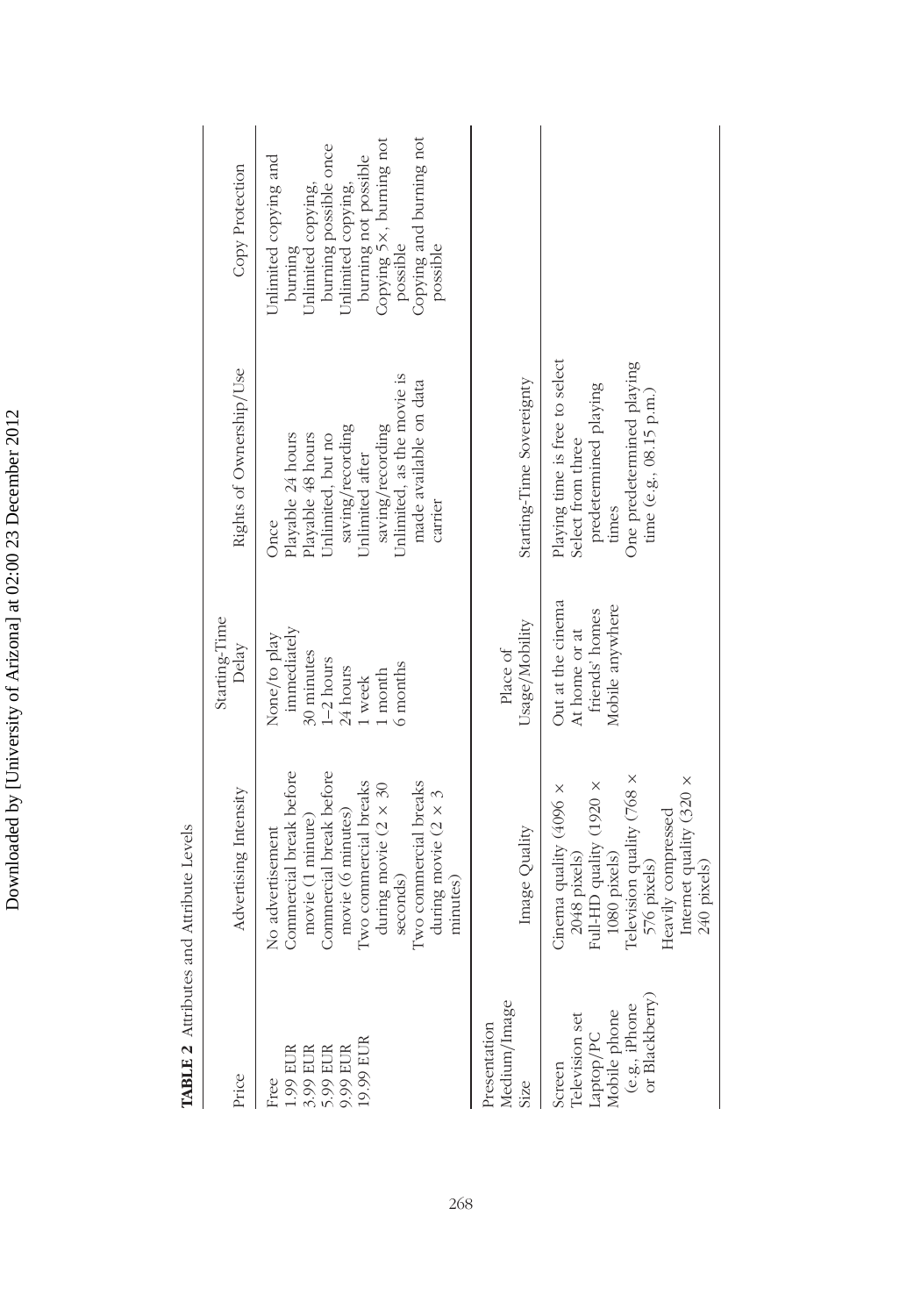|                                                                |   |   |   | Which offer would you prefer? |                                 |                                        |   |                   |
|----------------------------------------------------------------|---|---|---|-------------------------------|---------------------------------|----------------------------------------|---|-------------------|
| You can watch the film immediately                             |   |   |   |                               |                                 | You can watch the film in 1 month time |   |                   |
| You watch the film in TV quality $(720 \times 576 \text{ px})$ |   |   |   | or                            | $(1920 \times 1080 \text{ px})$ | You watch the film in Full-HD quality  |   |                   |
| O                                                              | ∩ | Ο | Ο | O                             | Ω                               |                                        | O |                   |
| Left<br>offering                                               |   |   |   | Indifferent                   |                                 |                                        |   | Right<br>offering |

**FIGURE 2** Typical ACA paired comparison task.

Before the four steps of the adaptive conjoint analysis just outlined were performed in the survey, the participants were asked to choose their favorite movie from a defined catalogue of movies. A typical task that the respondents encountered in step 3 of the adaptive conjoint analysis (ACA) is shown in Figure 2.

Of critical importance, the ACA provides us with the "part-worth utilities" of each individual characteristic of the attributes. Part-worth utilities are calculated via the built-in ACA/HB Module in SSI Web using the suggested option "pairs only with constraints" (Sawtooth Software, 2006). The parameters are estimated by an iterative process. During this process, 10,000 preliminary iterations and 10,000 draws per respondent are used. As evidence of convergence, we obtained static values of pairs RMS (3.141) and average variance (2.943) during the iterative process after 4,000 iterations (Sawtooth Software, 2006). By summing these part-worth utilities, we can deduct the total benefits of the concrete offers and the utility contributions of the individual attributes. Table 3 displays the total utility (e.g.,  $U_{VOD} = 52.30$ ) of each of the three analyzed distribution channels— VOD, DVDs for sale and cinema—and the part-worth utilities that are relevant for its specification. For instance, the 1.99 EUR for the VOD offer  $(u_p = 10.65)$  exhibits a high part-worth utility compared with the 9.99 EUR for the DVDs for sale ( $u_p = 2.94$ ).

A graphical illustration of the utility profiles of the three analyzed channels is provided in Figure 3. The two main elements in this figure are (a) the axes, which represent each of the nine attributes that were identified in the previous step of the guide (e.g., "price"), and (b) three lines connecting the utility values that the three channels (e.g., "VOD") reach in the relevant utility dimensions. For example, a typical VOD offer with its price of 1.99 EUR reaches a utility value of 10.65 in the "price" dimension and with the absence of advertising reaches a utility value of 11.57 in the corresponding dimension. The different lengths of the axes show that the range of utility values for each individual attribute varies. This variation implies that the attributes may not contribute equally to the total utility of the distribution channels.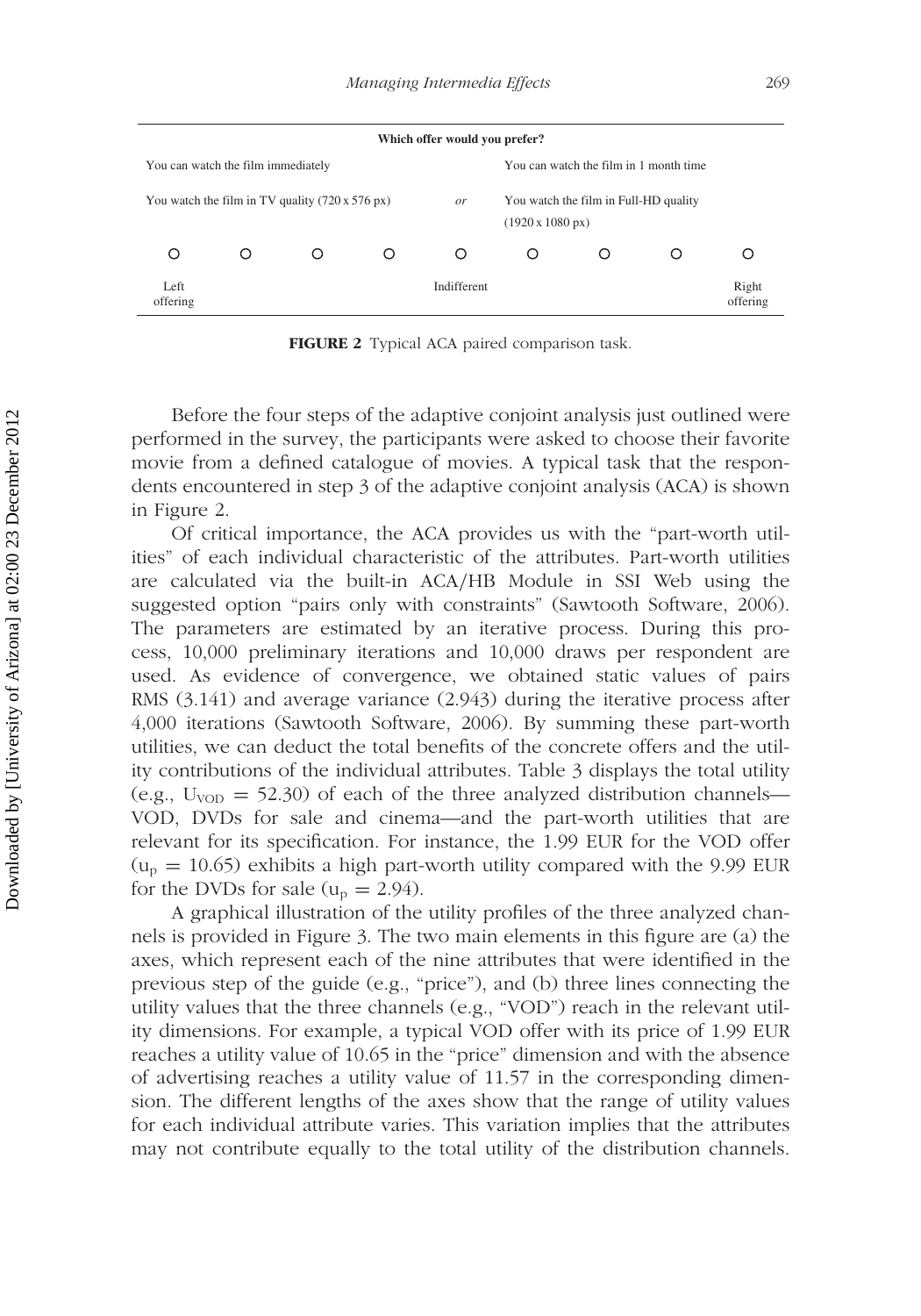| and the contract of the contract of the colline contract in the colline of the colline of the colline of the colline of the colline of the colline of the colline of the colline of the colline of the colline of the colline |                           |           |                                  |           |                                      |            |
|-------------------------------------------------------------------------------------------------------------------------------------------------------------------------------------------------------------------------------|---------------------------|-----------|----------------------------------|-----------|--------------------------------------|------------|
|                                                                                                                                                                                                                               | Video on Demand           |           | DVD for Sale                     |           | Cinema                               |            |
| Attribute                                                                                                                                                                                                                     | Characteristic            | ø Utility | Characteristic                   | ø Utility | Characteristic                       | ø Utility  |
| Presentation                                                                                                                                                                                                                  | Laptop/PC                 | 7.43      | Television set                   | 9.94      | Screen                               | 13.05      |
| medium/image size<br>Price                                                                                                                                                                                                    | 1.99 EUR                  | 10.65     | 9.99 EUR                         | 2.94      | 5.99 EUR                             | 5.55       |
| Image quality                                                                                                                                                                                                                 | Television quality        | 6.17      | Television quality               | $6.17\,$  | Cinema quality                       | 13.10      |
| Advertising intensity                                                                                                                                                                                                         | No advertisement          | 11.57     | No advertisement                 | 11.57     | Commercial break                     | 5.57       |
|                                                                                                                                                                                                                               |                           |           |                                  |           | before movie<br>$(6 \text{ minus.})$ |            |
| Starting-time delay                                                                                                                                                                                                           | 6 months                  | 0.00      | 1 Month                          | 1.82      | $1-2$ hours                          | 7.02       |
| Rights of ownership/use                                                                                                                                                                                                       | 24 hours                  | 1.36      | Data                             | 9.90      | Once                                 | 1.32       |
|                                                                                                                                                                                                                               |                           |           | carrier/unlimited                |           |                                      |            |
| Place of usage/mobility                                                                                                                                                                                                       | At home or at<br>friends' | 6.95      | At home or at<br>friends'        | 6.95      | Outside the home                     | <b>LGZ</b> |
| Copy protection                                                                                                                                                                                                               | No copying, no<br>burning | 0.00      | Unlimited copying<br>and burning | 8.87      | No copying, no<br>burning            | 0.00       |
| sovereignty<br>Starting-time                                                                                                                                                                                                  | Free to select            | 8.17      | Free to select                   | 8.17      | 3 pre-determined<br>points of time   | 4.77       |
|                                                                                                                                                                                                                               | $U_{\rm vob}$ $=$         | 52.30     | $U_{\text{DVDs}} =$              | 66.33     | $U_{\text{chema}} =$                 | 58.29      |

TABLE 3 Part-Worth Utilities and Total Utilities for Three Selected Distribution Channels **TABLE 3** Part-Worth Utilities and Total Utilities for Three Selected Distribution Channels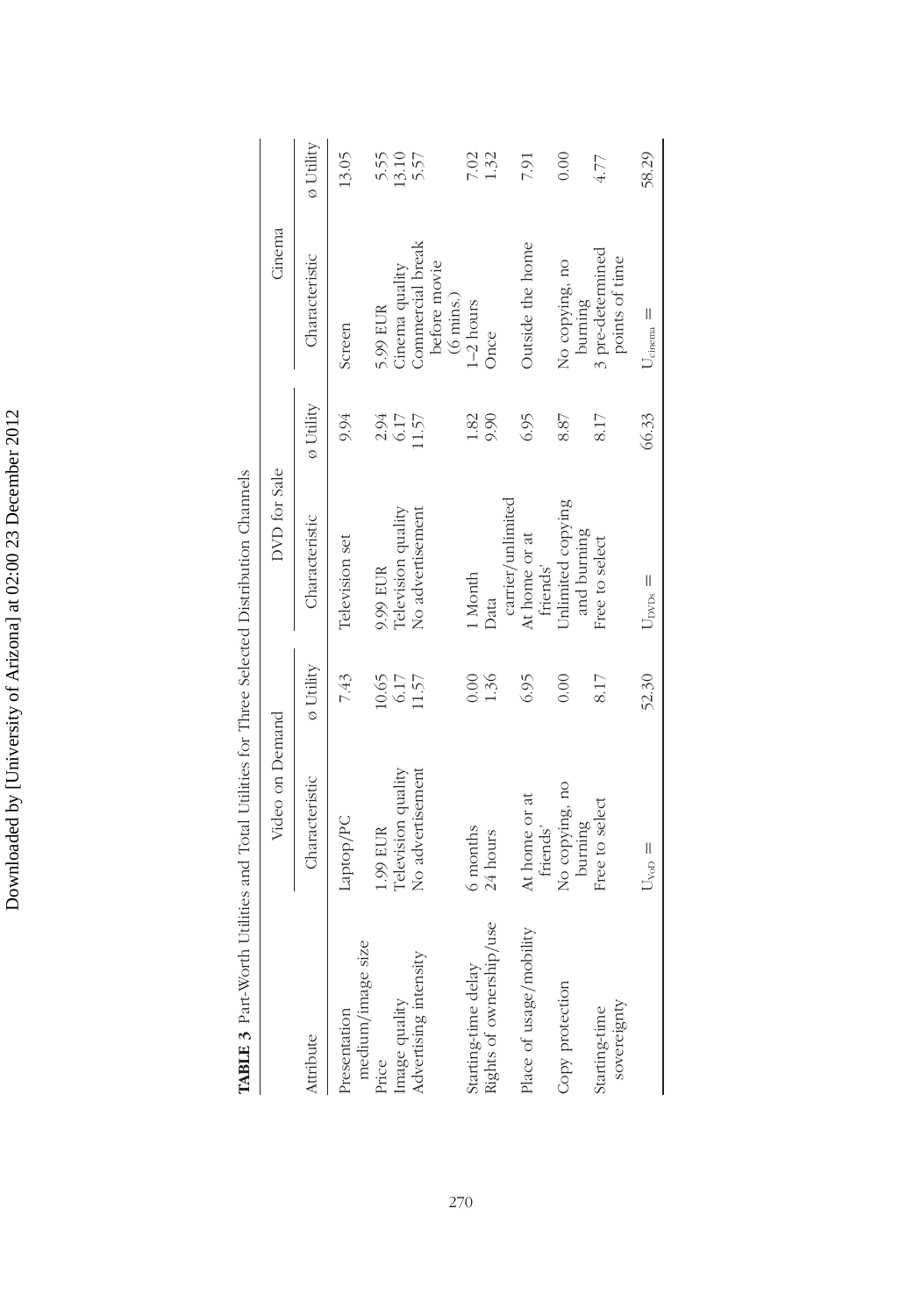

**FIGURE 3** Utility profiles of three selected channels.

The variation can be attributed to the differences in the perceived importance of the individual attributes. For example, in an optimal scenario (free of cost), the channels can reach a much higher utility value with the "price" attribute than with the "copy protection" attribute (unlimited copying and recording).

Furthermore, for the individual movie distribution channels, the attribute that has the greatest potential for optimizing utility in this case becomes clear. If, for instance, the benefits of the VOD offers were to be increased, then the attribute "copy protection" would offer considerable potential for optimization. The provider could ease the copy protection, progress from the current situation ("neither copy nor burn"), and allow consumers to compile a restricted number of copies of the movie. Similarly, the attribute of startingtime delay also offers the potential for optimization.

With regard to the multidimensional utility profiles of the different offers, we can draw initial conclusions regarding their degree of differentiation and competitive relationships. For instance, we can immediately recognize that the offerings of VOD and DVDs for sale display the same characteristics with respect to image quality, advertising intensity, place of usage/mobility, and starting-time sovereignty. Therefore, these two channels are not sufficiently differentiated. In addition to this visual diagnosis, channel differentiation can be understood through quantitative analysis, as shown in the subsequent section.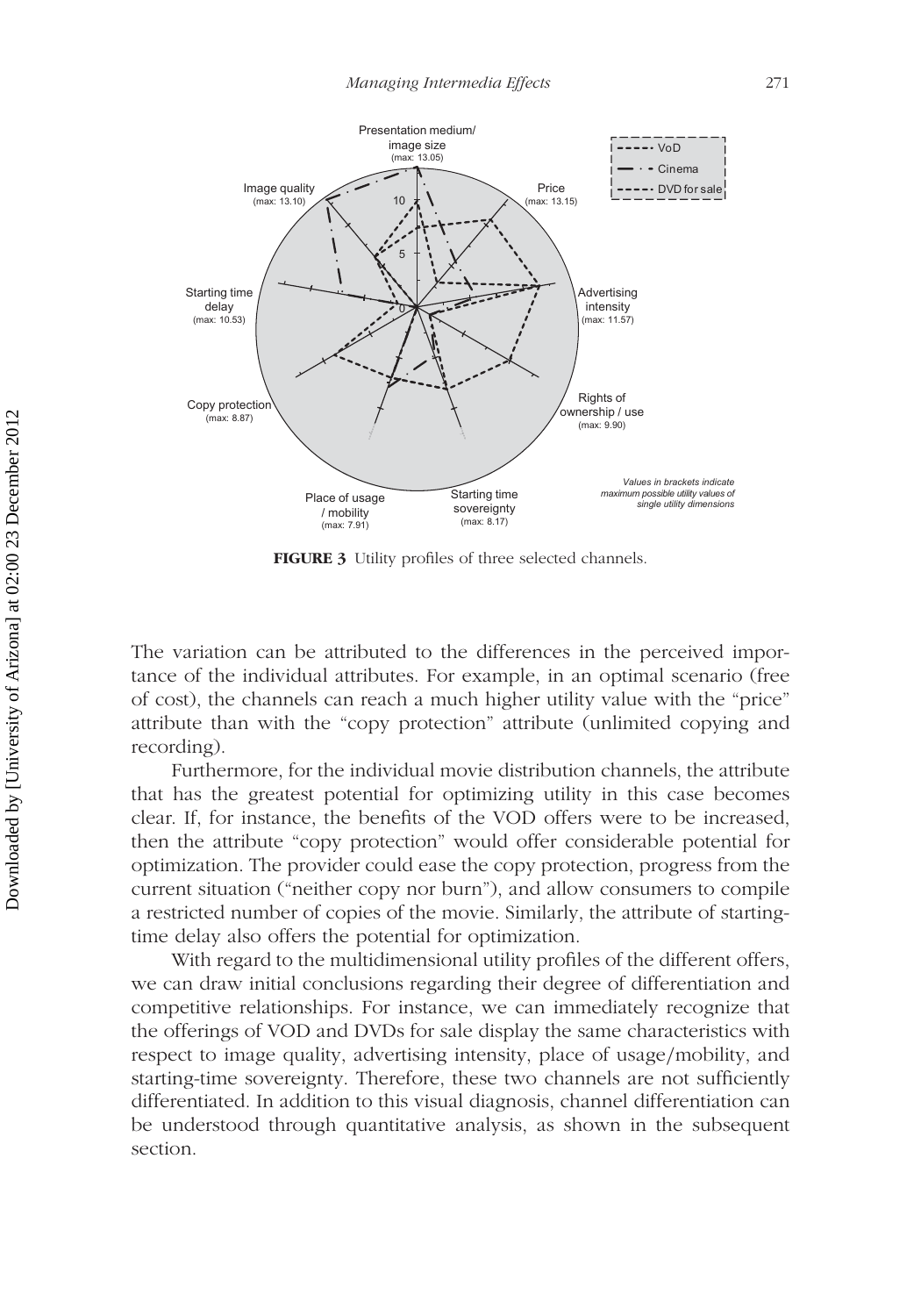#### Step 4: Quantifying Intermedia Competition

The calculations reveal that VOD, with a niche breadth of  $B = 0.52$ , is the most specialized of the three channels that we examined, whereas DVD for sale, with a value of  $B = 0.66$ , covers the broadest range of utility dimensions. Cinema ranks between these two channels with a value of  $B = 0.58$ . The values are retraced in Figure 3. As shown in the figure, DVDs for sale cover the largest area (the area within the dashed line), whereas VOD covers a significantly smaller range (the area within the dotted line).

Table 4 contains the results of the calculations of niche overlap, which is represented by the inverse indicator O. The results of the calculation of difference measures in the individual utility dimensions for the three channels are also listed. As described earlier, the range of niche overlap O is derived from the utility values, which range from zero (complete overlap) to 11.24 (no overlap) in this case.

Based on the results that are reported, the niche overlap is lower between cinema and DVDs for sale  $(O = 5.20)$  than between VOD and DVDs for sale ( $O = 4.95$ ) and VOD and cinema ( $O = 4.75$ ). Despite the closeness of these O values in this case, one can anticipate the comparatively lowest competition between cinema and DVDs for sale. Because the O values are weighted averages of a set of multiple distance measures (see the equation for O shown earlier), they have a tendency to level off near the center of the relevant scale (here from 0 to 11.24). As a result, even small differences in O can be interpreted as valid.

A granular inspection of the difference measures at the level of the single utility attribute reveals that the higher degree of differentiation between

| Difference $\Delta$               | VoD $\longleftrightarrow$ DVD for<br>Sale | $\text{VoD} \longleftrightarrow \text{Cinema}$ | DVD for Sale $\longleftrightarrow$<br>Cinema |
|-----------------------------------|-------------------------------------------|------------------------------------------------|----------------------------------------------|
| Presentation<br>medium/image size | 2.51                                      | 5.62                                           | 3.11                                         |
| Price                             | 7.71                                      | 5.10                                           | 2.61                                         |
| Image quality                     | 0.00                                      | 6.93                                           | 6.93                                         |
| Adverting intensity               | 0.00                                      | 6.00                                           | 6.00                                         |
| Starting-time delay               | 1.82                                      | 7.02                                           | 5.20                                         |
| Rights of ownership<br>and use    | 8.54                                      | 0.04                                           | 8.58                                         |
| Place of usage/mobility           | 0.00                                      | 0.96                                           | 0.96                                         |
| Copy protection                   | 8.87                                      | 0.00                                           | 8.87                                         |
| Starting-time sovereignty         | 0.00                                      | 3.40                                           | 3.40                                         |
| Niche overlap O                   | 11.24<br>0.00                             | 0.00<br>11.24                                  | 11.24<br>0.00                                |
|                                   |                                           |                                                |                                              |
|                                   | 4.95                                      | 4.75                                           | 5.20                                         |

**TABLE 4** Niche Overlap for Three Selected Channels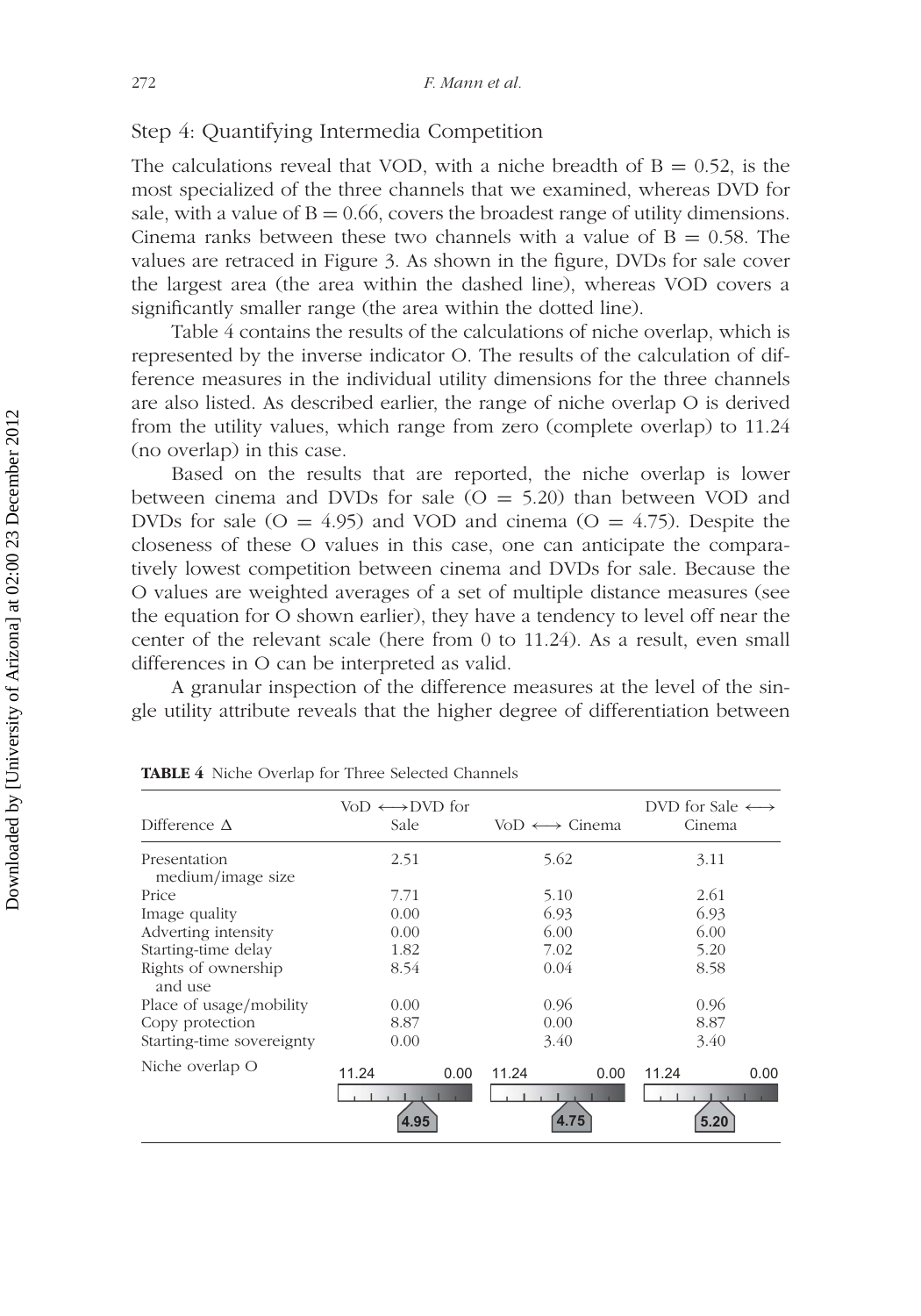DVDs for sale and cinema is attributable to the differences in copy protection ( $\Delta = 8.87$ ), rights of possession and exploitation ( $\Delta = 8.58$ ), and quality ( $\Delta = 6.93$ ). The reasons for the greater overlap between VOD and cinema are the minor differences in rights of ownership and use ( $\Delta = 0.04$ ), place of usage/mobility ( $\Delta = 0.96$ ), and copy protection ( $\Delta = 0.00$ ). When one compares VOD and DVDs for sale, the lack of differentiation in image quality ( $\Delta = 0.00$ ), advertising intensity ( $\Delta = 0.00$ ), place of usage/mobility  $(\Delta = 0.00)$ , and starting time delay  $(\Delta = 0.00)$  is noticeable.

A third element for determining potential substitution, the pair of indicators  $S_{i>i}$  and  $S_{i>i}$ , measures the bilateral but unidirectional overlap between two channels. In cases of high intensity of competition (low values for O), the channel with the significantly higher S value outperforms the other channel. According to the part-worth utilities of this study, DVDs for sale exhibit an average value of  $S_{i>j} = 29.77$  compared with the average value for VOD for all respondents. However, when VOD is compared with DVDs for sale, a small value of  $S_{i>i} = 11.61$  emerges (see Table 5). Because the difference is also statistically significant  $(t = -55.48; p < .0001)$ , we can assume that the VOD offerings will not substitute for DVD sales in this specific configuration. On the contrary, we expect that the VOD offer will not be able to establish itself as a viable competitor to the DVD offer in the medium term. Cinema also outperforms VOD, with superiority figures of 42.29 compared with 34.59 for VOD ( $t = -55.48$ ;  $p < .0001$ ). Although we noted lower substitution competition between cinema and DVDs for sale ( $O = 5.20$ ), we nevertheless identify significantly different superiority figures (*t* = –5.17; *p* < .0001), with 46.63 for cinema compared with 41.67 for DVDs for sale.

In summary, for the characteristic that was chosen for the three distribution channels (see Table 3), the highest level of competition prevails between VOD and DVDs for sale, as well as between VOD and cinema. Here, the risk of cannibalization exists. The intensity of competition between cinema and DVDs for sale is lower, and we can assume that this result is indicative of the complementarity among the distribution channels.

The analysis of superiority indices serves to clarify which of the two channels maintains the superior competitive position. Here, the VOD offer

| Pair Comparisons                                                       |                | Difference |          | Significance<br>(Two-Sided) |
|------------------------------------------------------------------------|----------------|------------|----------|-----------------------------|
| $VoD \rightarrow DVD$ for sale                                         | 11.61          | $-18.16$   | $-55.48$ | .0001                       |
| DVD for sale $\rightarrow$ VoD                                         | 29.77          |            |          |                             |
| $\text{VoD} \rightarrow \text{Cinema}$                                 | 34.59          | $-7.70$    | $-8.87$  | .0001                       |
| Cinema $\rightarrow$ VoD                                               | 42.29          |            |          |                             |
| DVD for sale $\rightarrow$ Cinema<br>Cinema $\rightarrow$ DVD for sale | 41.67<br>46.43 | $-476$     | $-5.17$  | .0001                       |

**TABLE 5** Bilateral Superiority of Three Chosen Movie Distribution Channels

*Note.* Base: university students and employees ( $n = 552$ ); test of significance: paired samples *t*-test.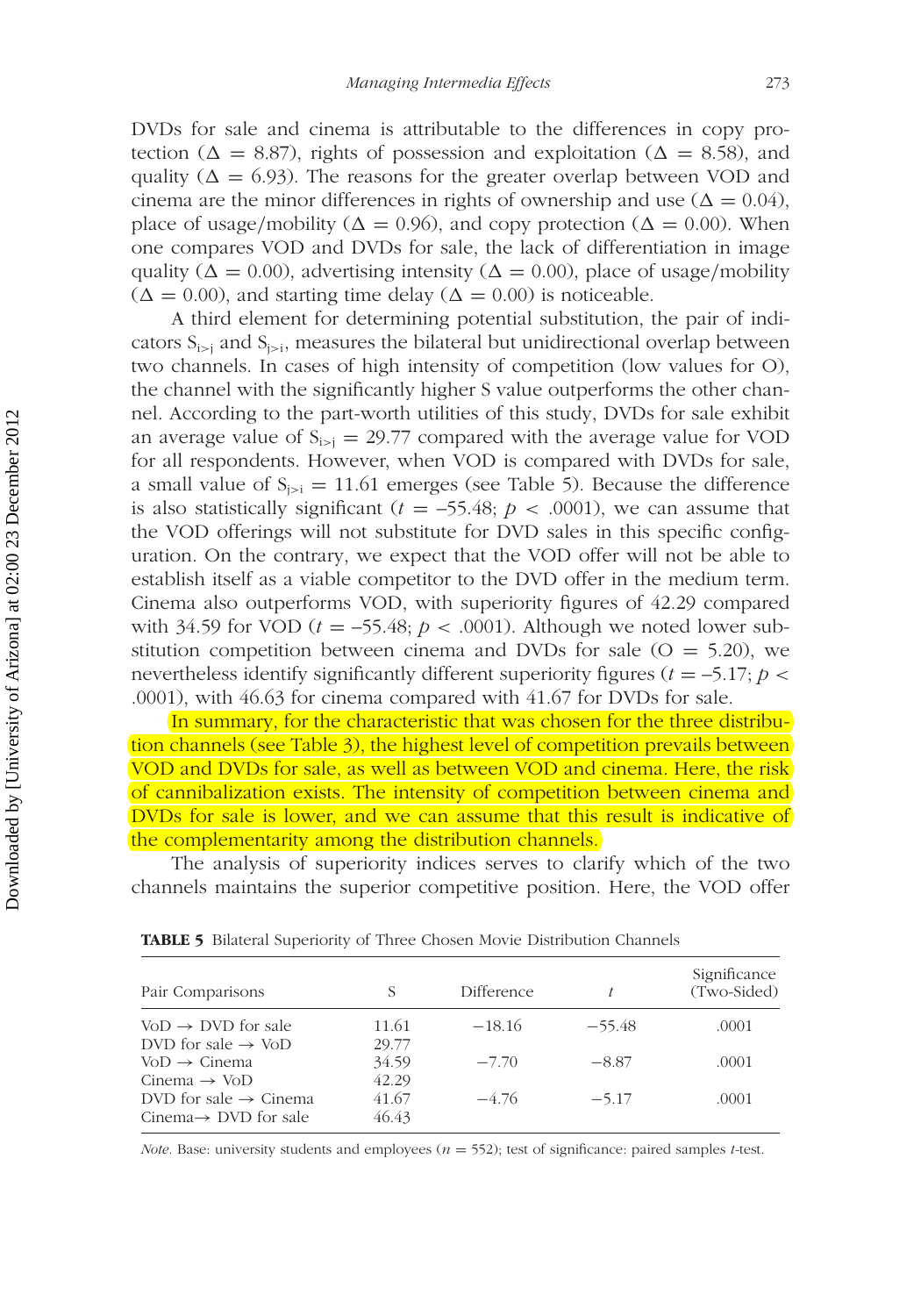appears to be inferior to both DVDs for sale and cinema. As a result of the differentiated niche theoretical analysis in the present configuration, we can expect neither a cannibalization of DVDs nor a cannibalization of cinema by video-on-demand offerings. This result is consistent with findings from earlier studies that also found VOD to have a complementary effect on DVD sales (e.g., Smith & Telang 2009) and on movie theater attendance (e.g., Danaher, Dhanasobhon, Smith, & Telang, 2010; Hennig-Thurau, Henning, Sattler, Eggers, & Houston, 2007). However, in other studies, the opposite effect was found (e.g., Das, 2008).

## Step 5: Managing Intermedia Effects Through Utility Differentiation and Feedback

We identified a comparatively high overlap between the Internet-based VOD offer and cinema in this case. Thus, we should begin to minimize competition. By consulting the difference measures per single utility dimension, we find particularly low differences concerning the rights of ownership and use  $(\Delta = 0.04)$ , place of usage/mobility  $(\Delta = 0.96)$ , and copy protection  $(\Delta = 0.04)$ 0.00). With regard to the rights of ownership and use, a graphical analysis of the utility profiles (see Figure 3) reveals that the VOD offer and cinema are both on the lower scale of possible utility values in this dimension.

Given the results of the example case, media companies that want to decrease the overlap between Internet-based VOD and cinema could choose to provide VOD users with more concessions in terms of possessing and using digital movies and/or to relax copyright protections for VOD users. Any concessions/relaxations that are made would also increase consumer utility with Internet-based VOD. For place of usage, however, both channels are on the upper scale of possible utility values. The consumption of movies outside of the home appears to offer consumers approximately the same utility levels as the consumption of movies in their own living rooms.

After any changes to the distribution channel arrangement are implemented, such as additional concessions with respect to the possession and usage of digital movies, a media manager enters a control circuit: The selected channels are reevaluated according to step 3 ("Utility profiling of distribution channels"). Ideally, Internet-based VOD would then show higher utility values and lower competition measures vis-à-vis cinema. Otherwise, the control and feedback loop should be continued until the channels are sufficiently differentiated and intermedia competition has been steered to the desired level.

#### DISCUSSION AND CONCLUSION

The aim of this article is to contribute to the understanding and management of intermedia effects. With this knowledge, content providers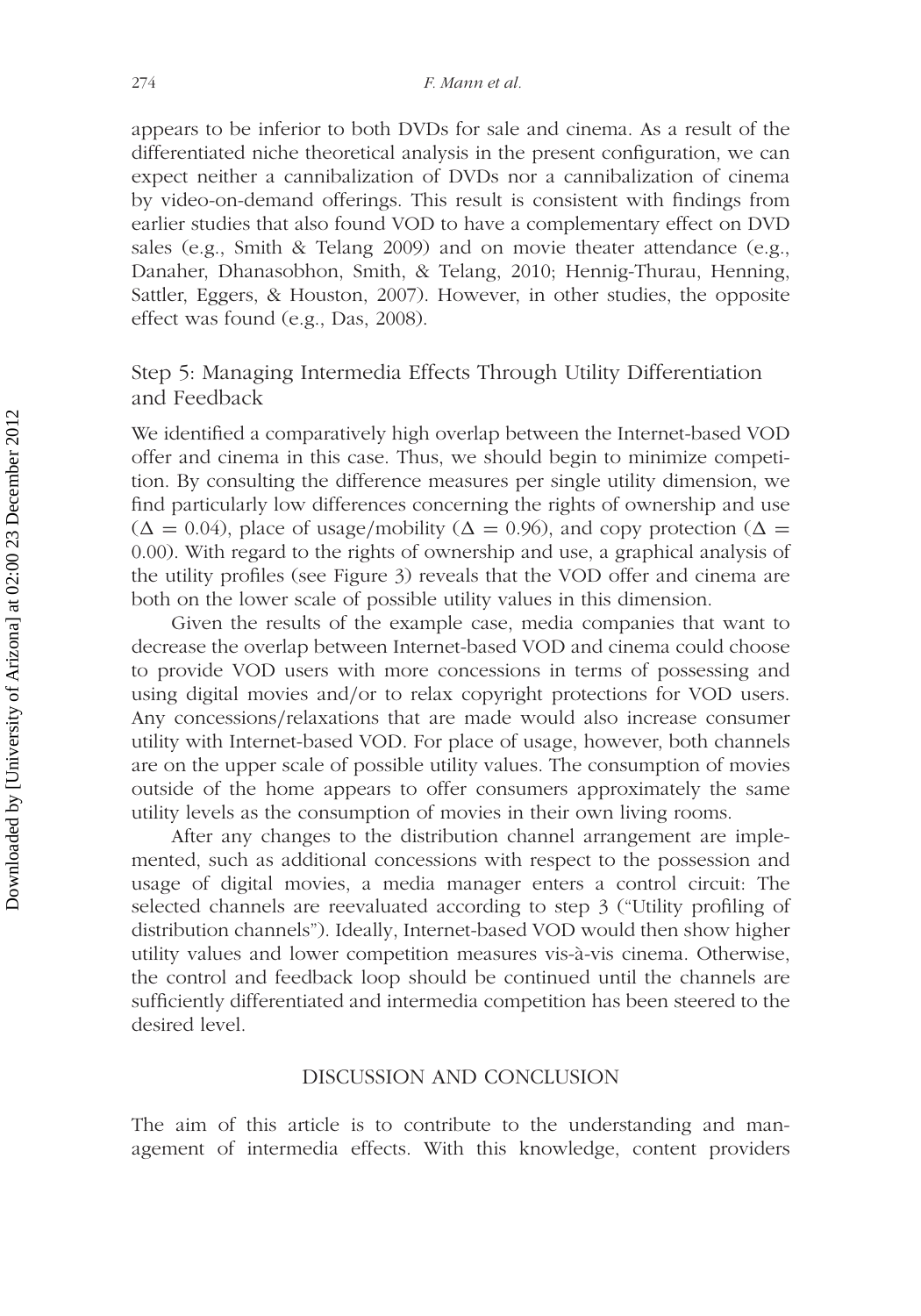can depart from merely *describing* cross-media effects and move toward *managing* cross-media, which is particularly relevant to all content industries. To achieve this goal, we present a five-step guide. In addition, we are able to demonstrate the application of our tool with a pilot study from the film industry. With a strong theoretical foundation, the procedure draws on the idea of competitive differentiation, which is also the core of the ecological theory of the niche. This methodologically innovative approach is combined with conjoint analysis for the first time as a method of data collection and analysis.

However, heuristics such as that presented here are subject to restrictions. In our case, two specific restrictions must be mentioned.

First, we neglected both negative and positive spillover effects, such as the word-of-mouth effect or the sampling effect. If we had chosen to examine these effects, the complexity of the guide would have increased considerably, and this complexity would have harmed the applicability of the guide.

Second, the adaptive conjoint analysis procedure also induces restrictions. The basic assumption of the additive utility model implies the independence of the examined attributes as a prerequisite to our study (Hair, 2010). On the contrary, we must anticipate the effects of the interaction between individual attributes. For example, image quality influences the utility of a presentation medium and vice versa. Furthermore, level effects (i.e., distorting effects that occur as a result of the determination of level values) can emerge. Although we were able to present real-life situations in an imaginable form during conjoint analysis, we can assume that media usage is habitualized (e.g., Rubin, 2002) and stimulus driven, which might cause events to occur differently in a real-life scenario than in the survey situation.

Furthermore, for the pilot study that is intended to demonstrate the application of our guide, we used a convenience sample of employees and students of a large university. This sample is not representative of the basic population of film consumers. Nonetheless, the examined section of reality can be considered indicative and serves its demonstrative purposes.

We identify three key areas for further research in connection with this work. First, as an immediate next step, it would be desirable to test the validity of the described guide in an actual case from within the content industry using data from a representative sample. The quantitative survey results should then be matched with observed substitution effects using logged usage data. Second, adding to step 2 of our guide ("Identifying competitive dimensions"), it would be of great value to establish robust attribute sets for various media channels that universally cover the most important utility dimensions for each channel. Third, our framework could be extended to also cover spillover effects between media channels to enhance scope and content validity. However, when attempting to study these effects,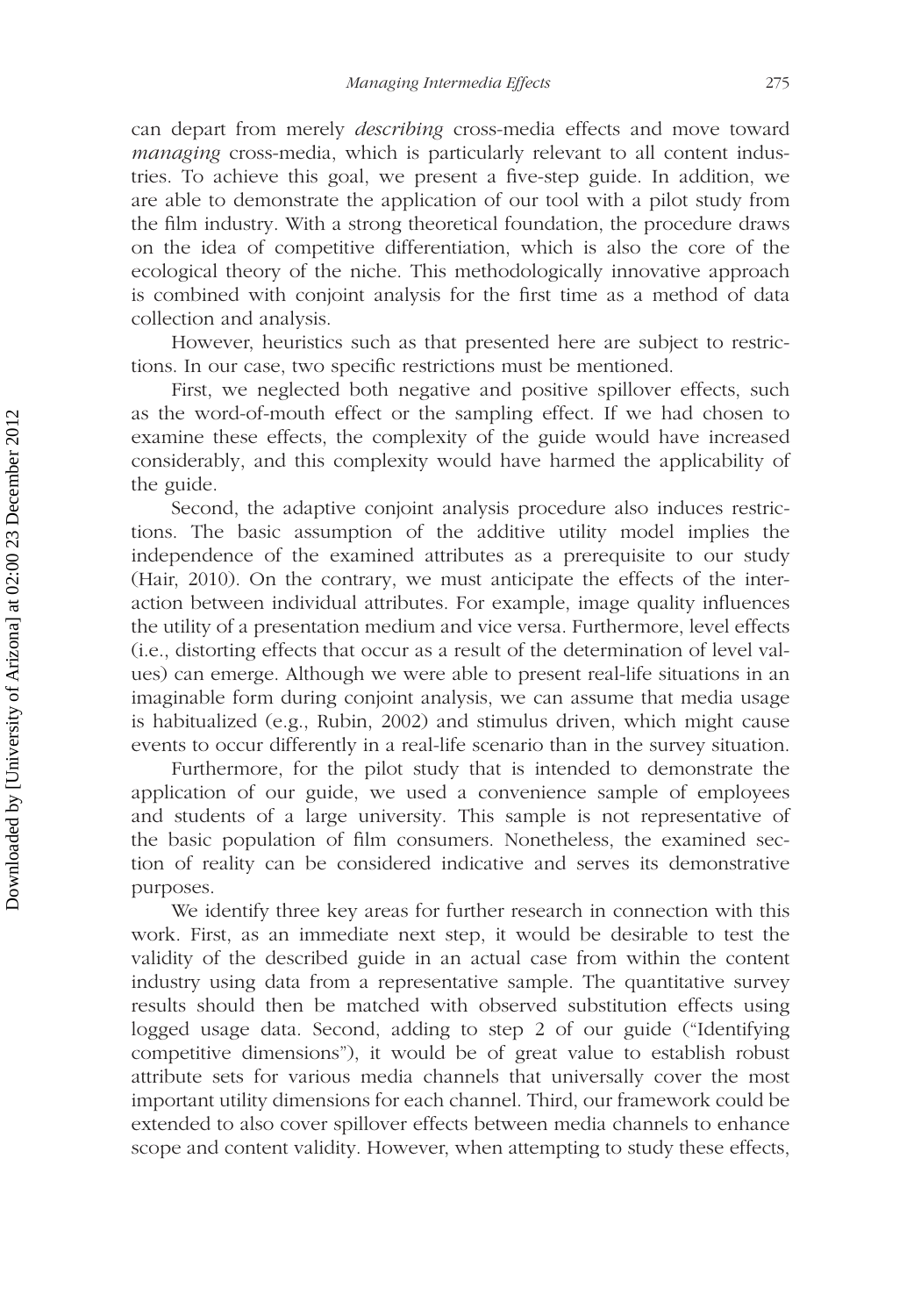researchers should be wary of impairing the practical applicability of the five-step-guide that is presented in this article.

Despite the limitations and further research recommendations, we hope to offer a valuable contribution to media theory and the media industry. From a theoretical perspective, the main contribution lies in the integration of the theory of the niche with conjoint analysis. We hereby draft a superior method by which to measure consumer preferences in theoretical niche analyses and to reveal the normative power of the ecological theory of the niche. As a result, we reveal the need for further research that is not merely focused on *describing* but also focuses on *explaining* and *managing* intermedia effects. Finally, from a practical perspective, our approach provides media managers who are responsible for content distribution with a practical tool to model, measure, and manage cross-media effects among multiple distribution channels. Ultimately, this tool will lead to greater differentiation with regard to the satisfaction of consumer preferences and consequently to higher company revenues.

#### **NOTE**

1. Pay TV includes cable-based video on demand distribution, which represents an important additional movie distribution network especially in the United States, as well as encrypted and subscription-based broadcast TV. However, our illustrative example case does not include cable-based VOD.

#### REFERENCES

- Albarran, A., & Dimmick, J. (1993). An assessment of utility and competitive superiority in the video entertainment industries. *Journal of Media Economics*, *6*(2), 45–51.
- AWA. (2011). *Allensbacher Markt- und Werbetraeger-Analyse 2011 [Allensbach Media Market Analysis 2011]*. Allensbach, Germany: Institut für Demoskopie Allensbach.
- Belson, W. A. (1961). Effects of television on the reading and buying of newspapers and magazines. *Public Opinion Quarterly*, *25*(3), 366–381.
- Blumler, J. G., & Katz, E. (1974). *The uses of mass communications. Current perspectives on gratifications research*. Beverly Hills, CA: Sage.
- Coffey, S., & Stipp, H. (1997). The interactions between computer and television usage. *Journal of Advertising Research*, *37*(2), 61–67.
- Danaher, B., Dhanasobhon, S., Smith, M. D., & Telang, R. (2010). Converting pirates without cannibalizing purchasers: The impact of digital distribution on physical sales and Internet piracy. *Marketing Science*, *29*(6), 1138–1151.
- Das, S. (2008). Timing movie release on the Internet in the context of piracy. *Journal of Organizational Computing and Electronic Commerce*, *18*(4), 307–332.
- De Vany, A. S., & Walls, W. D. (2007). Estimating the effects of movie piracy on box-office revenue. *Review of Industrial Organization*, *30*(4), 291–301.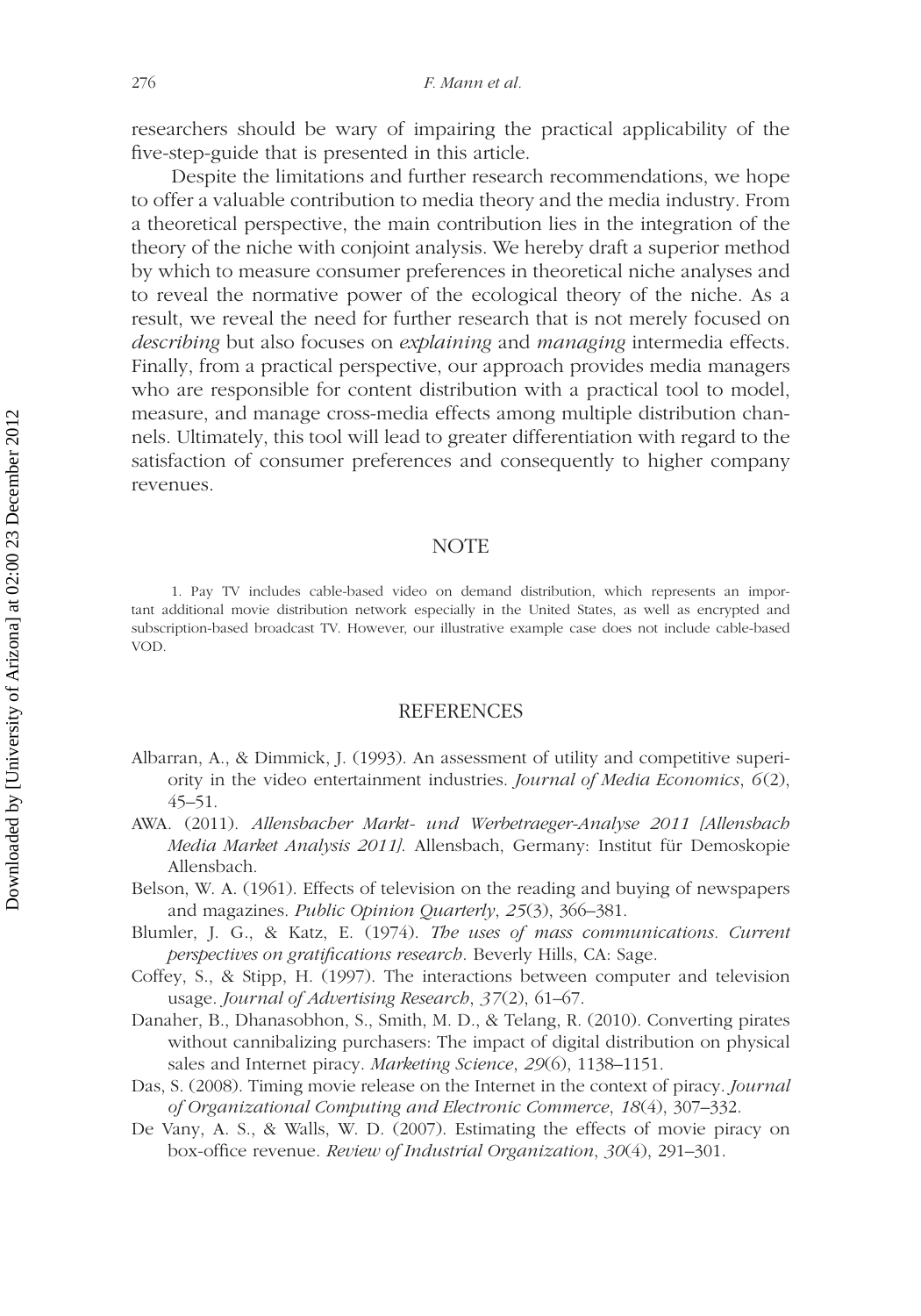- Dimmick, J., Chen, Y., & Li, Z. (2004). Competition between the Internet and traditional news media: The gratification-opportunities niche dimension. *Journal of Media Economics*, *17*(1), 19–33.
- Dimmick, J., Kline, S., & Stafford, L. (2000). The gratification niches of personal e-mail and the telephone. *Communication Research*, *27*(2), 227–248.
- Dimmick, J., Patterson, S., & Albarran, A. (1992). Competition between the cable and broadcast industries: A niche analysis. *Journal of Media Economics*, *5*(1), 13–30.
- Dimmick, J., & Rothenbuhler, E. (1984). The theory of the niche: Quantifying competition among media industries. *Journal of Communication*, *34*(1), 103–119.
- Eliashberg, J., Elberse, A., & Leenders, M. (2006). The motion picture industry: Critical issues in practice, current research, and new research directions. *Marketing Science*, *25*(6), 638.
- Ferguson, D. A., & Perse, E. M. (2000). The World Wide Web as a functional alternative to television. *Journal of Broadcasting & Electronic Media*, *44*(2), 155–174.
- Green, P. E., Krieger, A. M., & Wind, Y. (2001). Thirty years of conjoint analysis: Reflections and prospects. *Interfaces*, *31*(3), 56–73.
- Green, P. E., & Srinivasan, V. (1990). Conjoint analysis in marketing: New developments with implications for research and practice. *Journal of Marketing*, *54*(4), 3–19.
- Hair, J. F. (2010). *Multivariate data analysis: A global perspective*. Upper Saddle River, NJ: Pearson Education.
- Henke, L., & Donohue, T. R. (1989). Functional displacement of traditional TV viewing by VCR owners. *Journal of Advertising Research*, *29*(2), 18–23.
- Hennig-Thurau, T., Henning, V., & Sattler, H. (2007). Consumer file sharing of motion pictures. *Journal of Marketing*, *71*(4), 1–18.
- Hennig-Thurau, T., Henning, V., Sattler, H., Eggers, F., & Houston, M.B. (2007). The last picture show? Timing and order of movie distribution channels. *Journal of Marketing*, *71*(4), 63–83.
- Hutchinson, G. E. (1957). Concluding remarks. *Ecology*, *22*, 415–427.
- Johnson, R. M. (1987, March). Adaptive conjoint analysis. *Conference Proceedings of Sawtooth Software Conference on Perceptual Mapping, Conjoint Analysis and Computer Interviewing* (pp. 253–265) Sun Valley, ID.
- Lazarsfeld, P. F. (1940). *Radio and the printed page*. New York, NY: Dell, Sloan & Pierce.
- McQuail, D. (1997). *Audience analysis* (2nd ed.). Thousand Oaks, CA: Sage.
- Owen, B., & Wildman, S. (1992). *Video economics*. Cambridge, MA: Harvard University Press.
- Palmgreen, P., & Rayburn, J. D. II. (1985). An expectancy-value approach to media gratifications. In K. E. Rosengren, L. A. Wenner, & P. Palmgreen (eds.), *Media gratifications research: Current perspectives* (pp. 61–72). Beverly Hills, CA: Sage.
- Ramirez, A., Dimmick, J., Feaster, J., & Lin, S.-F. (2008). Revisiting interpersonal media competition: The gratification niches of instant messaging, e-mail, and the telephone. *Communication Research*, *35*(4), 529–547.
- Rob, R., & Waldfogel, J. (2007). Piracy on the silver screen. *Journal of Industrial Economics*, *55*(3), 379–395.